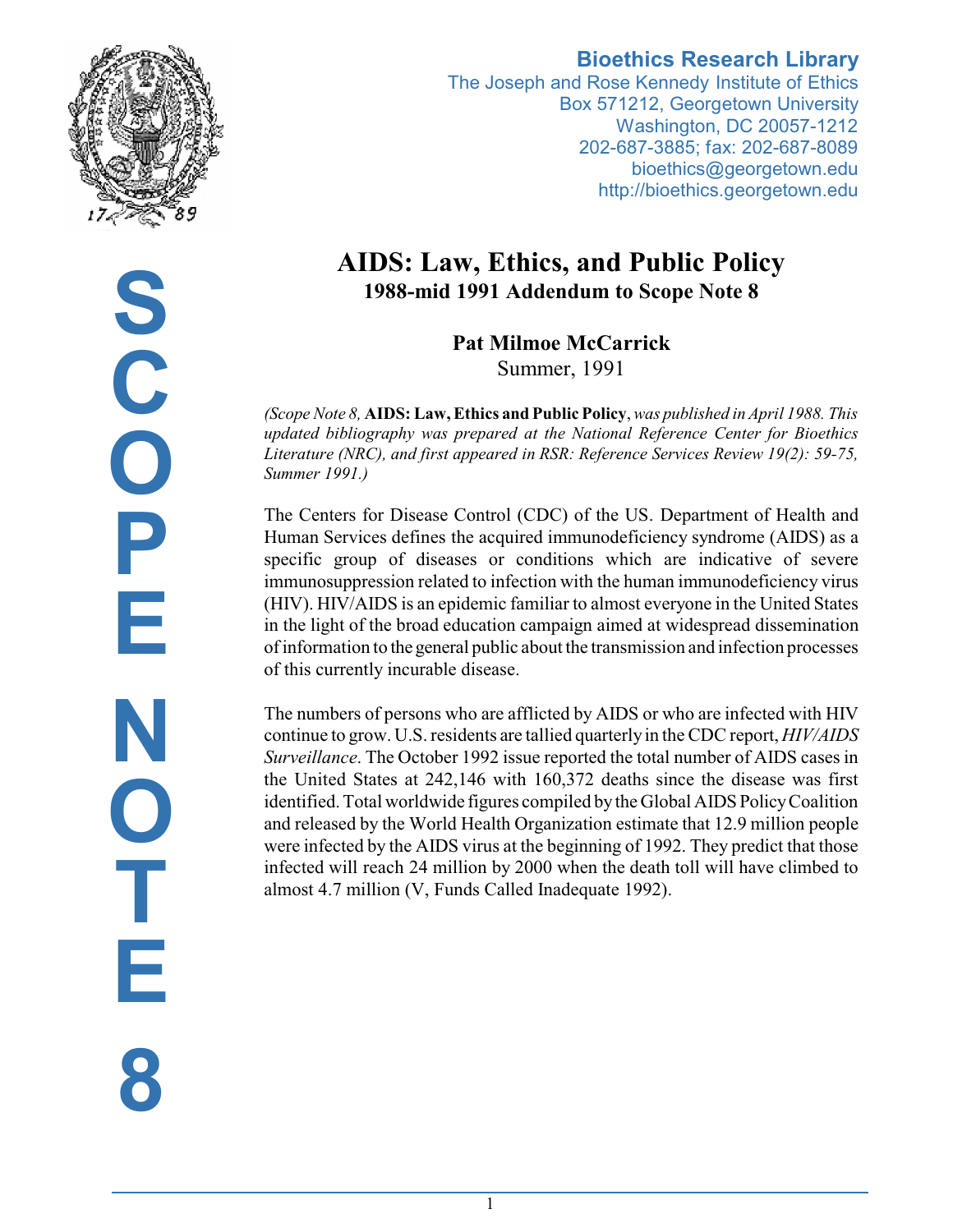## **Information Sources**

On-going sources of information to the literature about AIDS include:

AIDSLINE. An online database that is part of the National Library of Medicine's (NLM) MEDLARS system.

Bibliographic citations to the literature of AIDS are available to those with access codes. The AIDS Bibliography published quarterly, is the print version of citations from the AIDSLINE, CATLINE, and AVLINE databases. The MED-LARS system also maintains two other AIDS related online databases: AIDSTRIALS, a database on current clinical trials, and AIDS-DRUGS, a database about clinical drugs and vaccines.

*AIDS and Public Policy Journal*. Published quarterly by University Publishing, 107 E. Church Street, Frederick, MD 21701.

The journal offers articles concerning AIDS education, ethical issues, public attitudes, funding information, and governmental policy.

*AIDS Policy and Law*. Published biweekly by Buraff Publications, 1350 Connecticut Avenue NW, Suite 1000, Washington, DC 20036.

The newsletter contains brief updates on legislation, regulation, and litigation concerningAIDS.

*A.T.I.N.: AIDS Targeted Information Newsletter*. Published monthly by Williams & Wilkins, 428 E. Preston St., Baltimore, MD 21202.

An extensive listing of AIDS abstracts and critical comments from current AIDS literature appear in this newsletter sponsored by the American Foundation for AIDS Research (AmFAR), 40 West 57th Street, Suite 406, New York, NY 10019. One section is devoted to Public Policy: Social, Ethical & Legal Concerns.

BIOETHICSLINE. The online database prepared for the National Library of Medicine's MEDLARS system by the Kennedy Institute of Ethics at Georgetown University.

Literature citations to ethical, legal, and public policy issues raised by AIDS are added bimonthly and may be searched by using the following keywords: "AIDS", "AIDS seropositivity" or "HIV seropositivity." Individuals may request offline searches from the NRC (1- 800-MED-ETHX) and printouts of bibliographic citations will be mailed directly from the NLM. If the texts of articles cited are not available locally, photocopies may be obtained through the Document Delivery Service of the NRC in compliance with copyright law. The print version of all citations added annually to BIOETHICSLINE, the BIBLIOGRAPHY OF BIOETHICS edited by LeRoy Walters and Tamar Joy Kahn, is published each year, and is available from the Kennedy Institute of Ethics, Georgetown University, Washington, DC 20057-1065. Inquiries may be made by tele-phone: 1-800-MED-ETHX or 1-202-687- 6738.

*Intergovernmental AIDS Reports*. Published ten times per year by the AIDS Policy Center at the Intergovernmental Health Policy Project, 2021 K Street, NW, Suite 800, Washington, DC 20006.

The reports give AIDS-related programs and policy initiatives occurring within state, county, and municipal governments in the nation. Policy research findings and interviews with state and local officials are also featured.

Manuel, C., et al. **The Ethical Approach to AIDS: A Bibliographical Review**. *Journal of Medical Ethics* 16(1): 14-27, March 1990.

The authors have compiled abibliography of 232 citations which maybe accessed by the following subject categories: general; measures to protect society (including quarantine, registration, research, screening, and education); and measures to protect the individual (confiden-tiality, a right to information, and a right to treatment). Their survey indicates that the number of papers treating ethical problems linked to AIDS has doubled annually since 1983.

## **Government Commissions**

Canada. Federal/Provincial/Territorial Advisory Committee on AIDS. **Confidentiality and HIV Seropositivity: A Summary**. *Canadian Medical Association Journal* 141(6): 523-525, 15 September 1989.

The report provides basic principles and guidelines for HIV antibody testing along with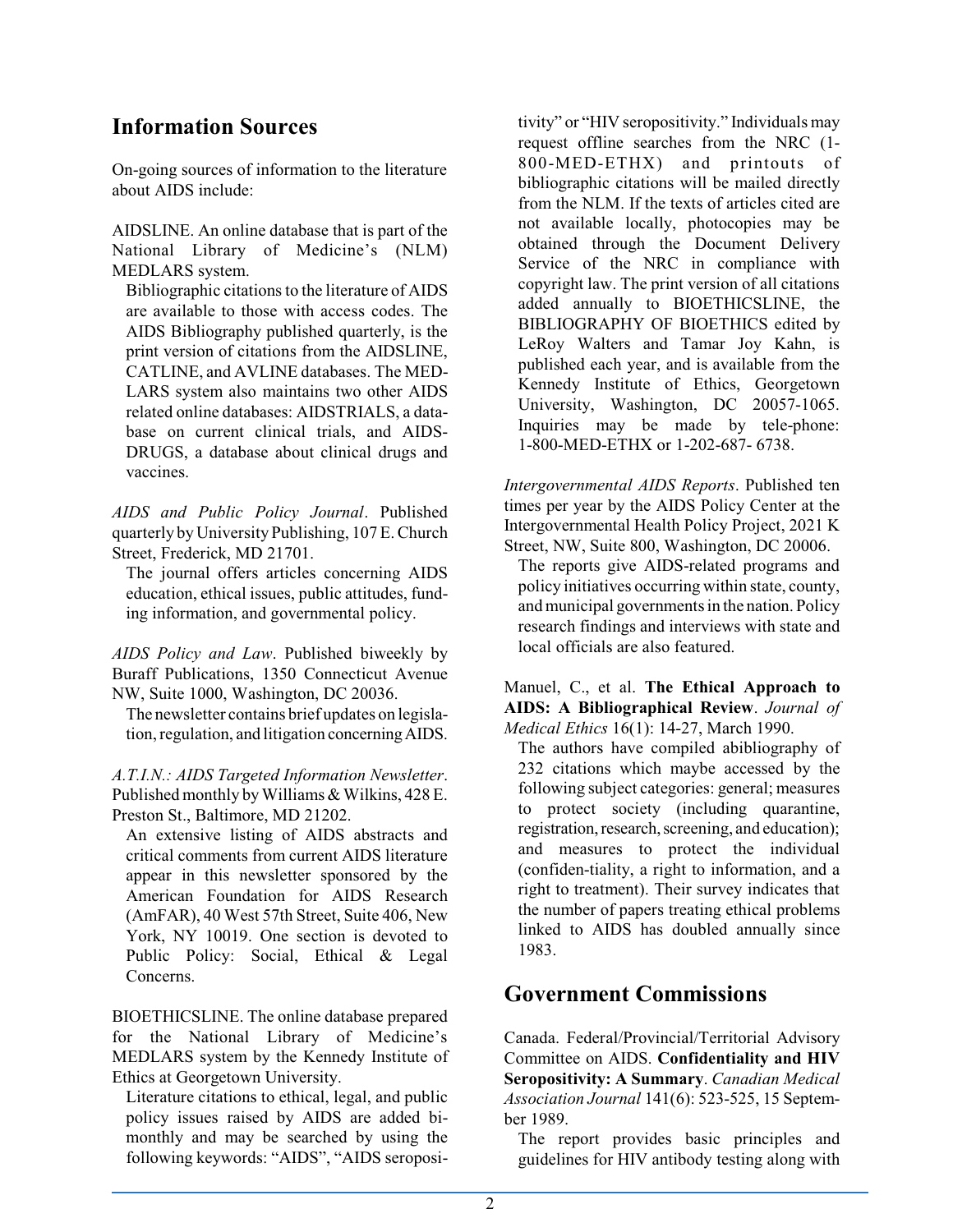definitions for research identification, a statement of support for counseling and obtaining informed consent before any testing, and followup recommendationswhich arewarranted if ethically justified or prescribed bylaw. The committee states that no physician has the right or the duty to inform employers of HIV positive persons.

Canadian Human Rights Commission. **Acquired Immunodeficiency Syndrome (AIDS). Policy on AIDS**. Adopted May 1988.

The Commission declared that it will foster improved public understanding about AIDS, deal with complaints that allege discrimination, and consider that being HIV-infection-free is a bona fide occupational requirement for certain positions with HIV testing only for such employees. Background notes accompany the policy.

Great Britain. General Medical Council. **Ethics and AIDS: UKRecommendations**. *IME Bulletin* 41: 3-6, August 1988.

Offered to give guidance to physicians in Great Britain, the recommendations of the Council state that physicians are expected to extend to HIV and AIDS patients the same care and support given any patient unless the physician lacks the knowledge, skill or facilities to do so. In such a case, the patient may be referred to another physician. Taking risk to the physician into consideration is unethical. Physicians who are infected by HIV or AIDS must seek specialist advice on the extent to which their practice needs to be limited. Noting that the guidelines are not a code, the Council's recommendations discuss informed consent and confidentiality.

U. S. Presidential Commission on the Human Immunodeficiency Virus Epidemic. **REPORT**. Washington Government Printing Office, June 1988.

Ethical, legal, societal, and educational issues are addressed in this report submitted to the president of the United States by the special commission established to make recommendations for establishment of a federal policy for AIDS. The commission says it sought to strike a proper balance between its obligations to both those with HIV infection and those who do not have the virus.

The commission recommended increased funding for municipal hospital systems in cities with a high prevalence of AIDS infection, case managers to insure continuity of care, and social and psychological support services. Community health and mental health centers should be strengthened to assist AIDS/HIV patients with funds appropriated by the government for home care for underinsured persons. The report also suggested that states should create an insurance pool for the medically uninsurable.

### **Association Statements**

American Medical Association. Council on Ethical and Judicial Affairs. **Ethical Issues Involved In the Growing AIDS Crisis**. *Connecticut Medicine* 52(7): 427-428, July 1988.

The AMA Council states that physicians may not ethically refuse to treat AIDS patients, nor should the patient be subject to discrimination based on fear or prejudice. Physicians unable to provide competent care should refer patients to those equipped to offer service. Physicians should respect privacy and confidentiality unless they know that a seropositive individual is endangering another, in which case persuasion should be tried. If persuasion fails, physicians should report to public health officials; if no action is taken, physician may notify third parties.

American Psychiatric Association. Commission on AIDS. **Position Statement Opposing M a n d a t o r y N a m e R e p o r ti n g o f HIV-Seropositive Individ-uals**. *American Journal of Psychiatry* 147(4): 541, April 1990.

The Council says that the mandatory reporting of the names of persons with AIDS would breach patient confidentialitywithout achieving any significant practical benefit top health.

American Public Health Association. **Contact Tracing and Partner Notification: Report. Special Initiative on AIDS**. Washington: American Public Health Association, 1988.

The report compares AIDS and sexually transmitted diseases and notes similarities and differences. It discusses HIV contact tracing, discrimination, and confidentiality as well as the need for counseling, repeat testing, and treatment provisions, and concludes that partner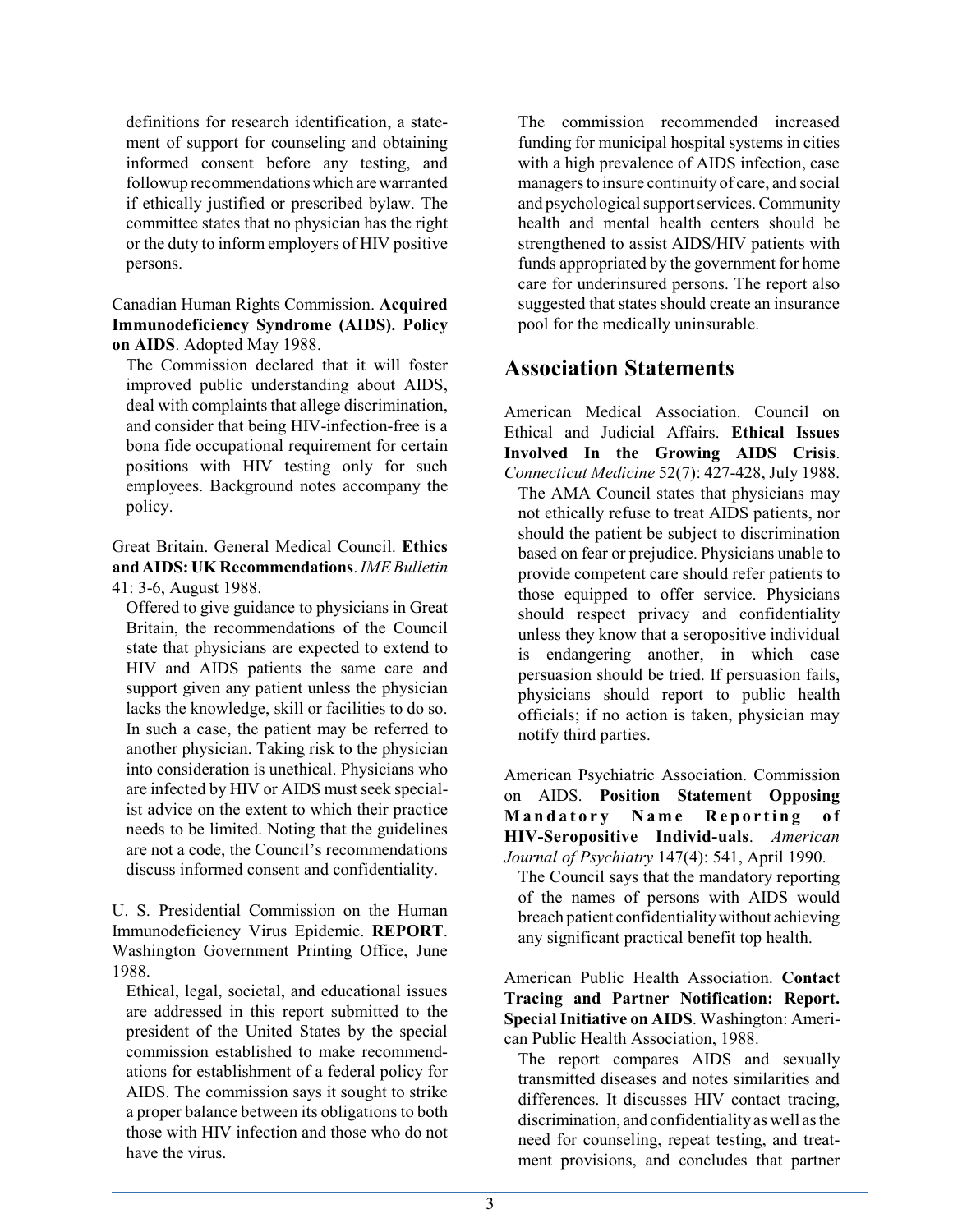notification is crucial in efforts to "break the transmission of HIV."

## **Books/Special Issues**

Allen, James R., et. al. **AIDS: The Responsibilities of Health Professionals**. Special Supplement. *Hastings Center Report* 18(2): S1-S32, April/May 1988.

Five authors discuss the responsibilities of health care workers from ethical or legal viewpoints.

Almond, Brenda, ed. **AIDS: A MORAL ISSUE: THE ETHICAL, LEGAL AND SOCIAL ASPECTS**. New York: St. Martin's Press, 1990. 186 p.

A group of British philosophers, counselors, and ethicists have written about AIDS from the medical community, and personal perspectives discussing both individual rights and protection of the uninfected.

Backer, Thomas E., et al. eds. **Psychology and AIDS**. Special Issue. *American Psychologist* 43(11): 835-990, November 1988.

The editors have collected material about science, the practice of psychology, and the social issues that psychologists focus on in their work with AIDS. Six major sections include material on legislative and government action, testing, behavior change, discrimination, counseling concerning the ethical and legal dilemmas, education, and organizational issues for the profession and the American Psychological Association.

Bayer, Ronald. **PRIVATE ACTS, SOCIAL CONSEQUENCES: AIDS AND THE POLI-TICS OF PUBLIC HEALTH**. New York: Free Press, 1989. 282 p.

Bayer presents a history of the development of the disease and discusses the politics involved in the areas of AIDS privacy, safety identification, exclusion, control, education for behavior change, and the politics of public health.

Berk, Richard A., ed. **THE SOCIAL IMPACT OF AIDS IN THE U.S.** Cambridge, MA: Abt Books, 1988. 143 p.

The book points out that ongoing relationships

between AIDS and related social phenomena will pose questions for public policy for years to come. Areas discussed include AIDS and: geographical distribution, social life, pornography, hospitals and physicians, religion, the press, and the public.

Fee, Elizabeth, and Fox Daniel M., eds. **AIDS: THE BURDENS OF HISTORY**. Berkeley: University of California Press, 1988. 362 p.

The authors say that the essays they have chosen "exemplify some of the ways that the rigorous application of historical methods can contribute to the public understanding of the AIDS epidemic." They address the "burdens" Of history, that is, the significance of the past for the present on topics such as quarantine, physicians' roles, public education, public health regulation, and social policy.

Gostin, Larry O., ed. **AIDS AND THE HEALTH CARE SYSTEMS**. New Haven: Yale University Press, 1990. 299 p.

Funded by the American Foundation for AIDS Research, the book documents the December 1988 meeting. Hospitals, Health Care Professionals, and AIDS. It is divided into eight broad sections, each with chapters by different contributors. Topics include: Policies and Priorities: Planning for the 1990's; Prevention, Treatment, Care, and Dignity; Patients' Rights and Public Health: Confidentiality, Duty to Warn, and Discrimination; The Threat to Health Care Workers: Assessment and Response; Professional Responsibility; Balancing Hope and Risk: Regulation of Biomedical Research The Price Financing. Reimbursement Systems, and the Financial Impact on Providers; and The Interna-tional Perspective.

Gostin Larry, and Curran, William. **The Harvard Model AIDS Legislation Project**. Special Issue. *American Journal of Law & Medicine* 16(1 & 2): 1-265, 1990.

Initiated in early 1988, the Harvard Model AIDS Legislation Project studied important public health issues raised by the HIV/AIDS epidemic. Papers presented for the project were revised for this special symposium issue.

Graubard, Stephen R. ed. **Living with AIDS**. Special Issues. *Daedalus* 118(2): 1-201, Spring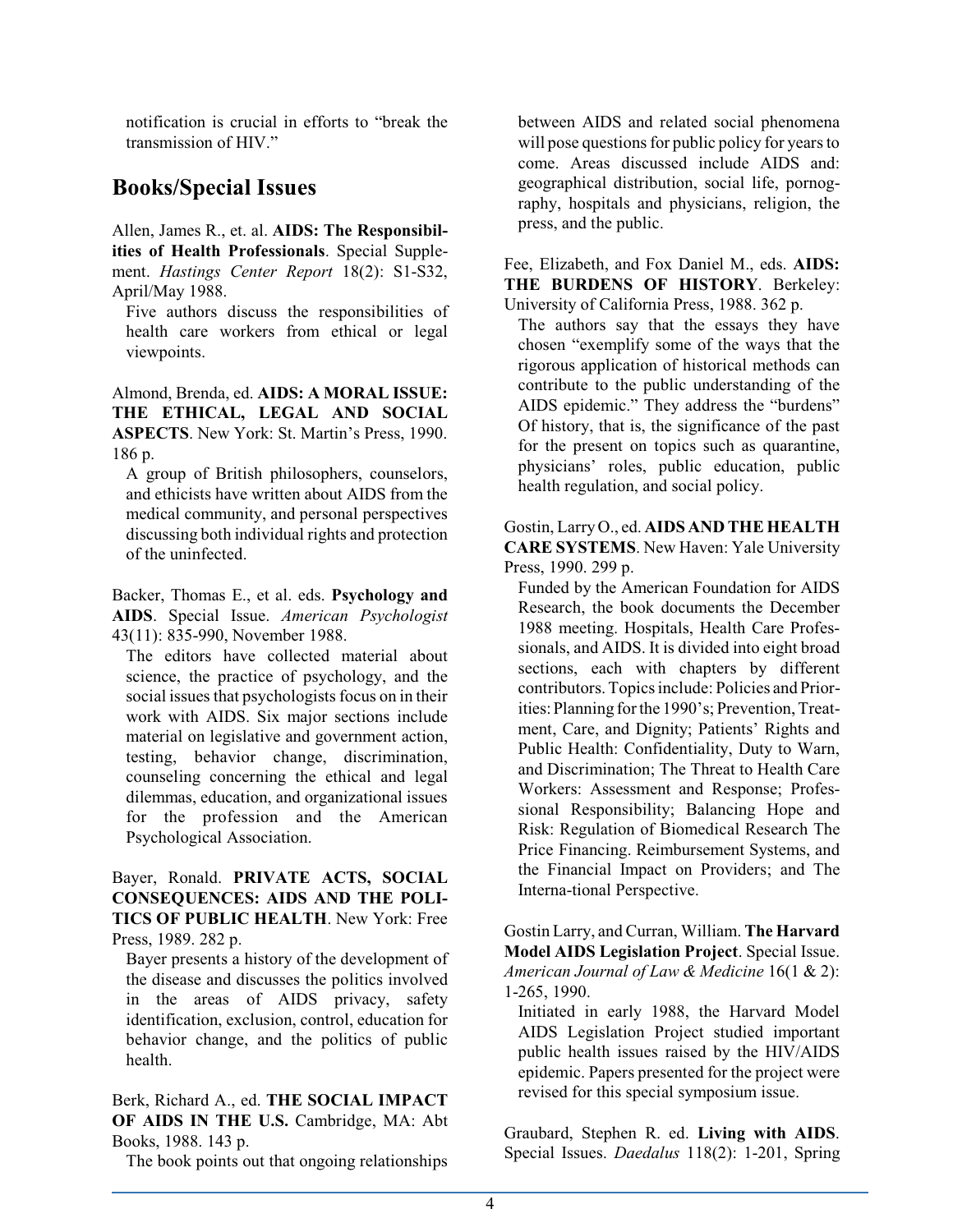1989 and *Daedalus* 118(3): 1-254, Summer 1989. Also available as a monograph entitled: **LIVING WITH AIDS**. Cambridge, MA: MIT Press, 1990. 463 p.

Two special issues of the journal of the Academy of Arts and Sciences concentrate on the complex effects the disease of AIDS has had on "accepted notions about why individuals, institutions, and communities comport themselves as they do." International and national policies are reviewed, and the editor points out that the condition will exist well into the future, thus the choice of the words "living with" as part of the title. There are 19 essays in the two issues; authors include Ronald Bayer, Anthony S. Fauci, Michael Kirby and June Osborn.

Gunderson, Martin; Mayo, David J.; and Rhame, Frank S. **AIDS: TESTING AND PRIVACY**. Salt Lake City: University of Utah Press, 1989. 241 p.

The authors review the background of the ethical issues concerned with testing, the circumstances of any testing, and a discussion of privacy. They also discuss types of possible tests, the patient- physician relationship, and the role of insurers, employers, and the government.

Hallman, David G., ed. **AIDS ISSUES: CON-FRONTING THE CHALLENGE**. New York: Pilgrim Press, 1989. 315 p.

The United Church of Canada organized various Christian church groups to produce this collection of essays about the ethical and theological issues concerned with AIDS and the need for response from religion.

Humber, James M., and Almeder, Robert F. **AIDS AND ETHICS**. Biomedical Ethics Reviews 1988. Clifton, NJ: Humana Press, 1989. 171 p.

The three sections of the book offer ten essays discussing Problems in Understanding, AIDS and Public Policy, and AIDS and the Health Care Professions.

Institute of Medicine, (U.S.). Committee for the Oversight of AIDS Activities. **CONFRONTING AIDS: UPDATE 1988**. Washington: National Academy Press, 1988. 239 p.

The special committee was established in 1987 to monitor and assess the nation's response to AIDS in matters of public health, health care, and research. Its report discusses discrimination, educational recommendations, screening and testing, confidentiality, voluntary contact notification programs, drug and/or vaccine development and testing, as well as other important legal and ethical situations associated with AIDS infected persons.

Juengst, Eric T., and Koenig, Barbara A., eds. **THE MEANING OF AIDS: IMPLICATIONS FOR MEDICAL SCIENCE, CLINICAL PRACTICE, AND PUBLIC HEALTH POLICY**. Studies in Health and Human Values, Volume 1. New York: Praeger, 1989. 198 p.

The editors include 18 essays which originated as contributions to the 1986 meeting of the Society for Health and Human Values, AIDS and the Medical Hnmnities. The work is in two parts: Part One, Interpreting Our Knowledge of AIDS; and Part Two, The Clinical Experience of AIDS. Essays focus on physician response, decision making about life-sustaining treatment, advance directives, informing others, and al. location of intensive care beds.

LeBlang. Theodore R, ed. **Symposium: AIDS**. Special Issues. *Journal of Legal Medicine* 9(4): 489-635, December 1988 and *Journal of Legal Medicine* 10(1): 1-210, March 1989.

The two-part series features articles about the medical, legal, ethical, economic, and societal issues arising as a result of AIDS.

Loewy, Erich H., ed. **Ethical and Communal Issues In AIDS**. Special Issue. *Theoretical Medicine* 11(3): 173-226, September 1990.

Following Loewy's introductory article four authors discuss issues in AIDS. Larry R. Churchill's **AIDS and 'Dirt': Reflections on the Ethics of Ritual Cleanliness** offers his view that cultural beliefs and attitudes persist beyond hygiene to a ritual mythic cleanliness that aces the disease and the victim as both to be avoided. Other articles include **Negotiating Criteria and Setting Limits: The Case of AIDS** by Mary Anne Cutter; **HIV and the Obligation to Treat** by M. Sheldon; and **Ethics, AIDS, and Community Responsibility** by J. Douard.

Melton, J. Gordon. **THE CHURCHES SPEAK ON— AIDS: OFFICIAL STATEMENTS**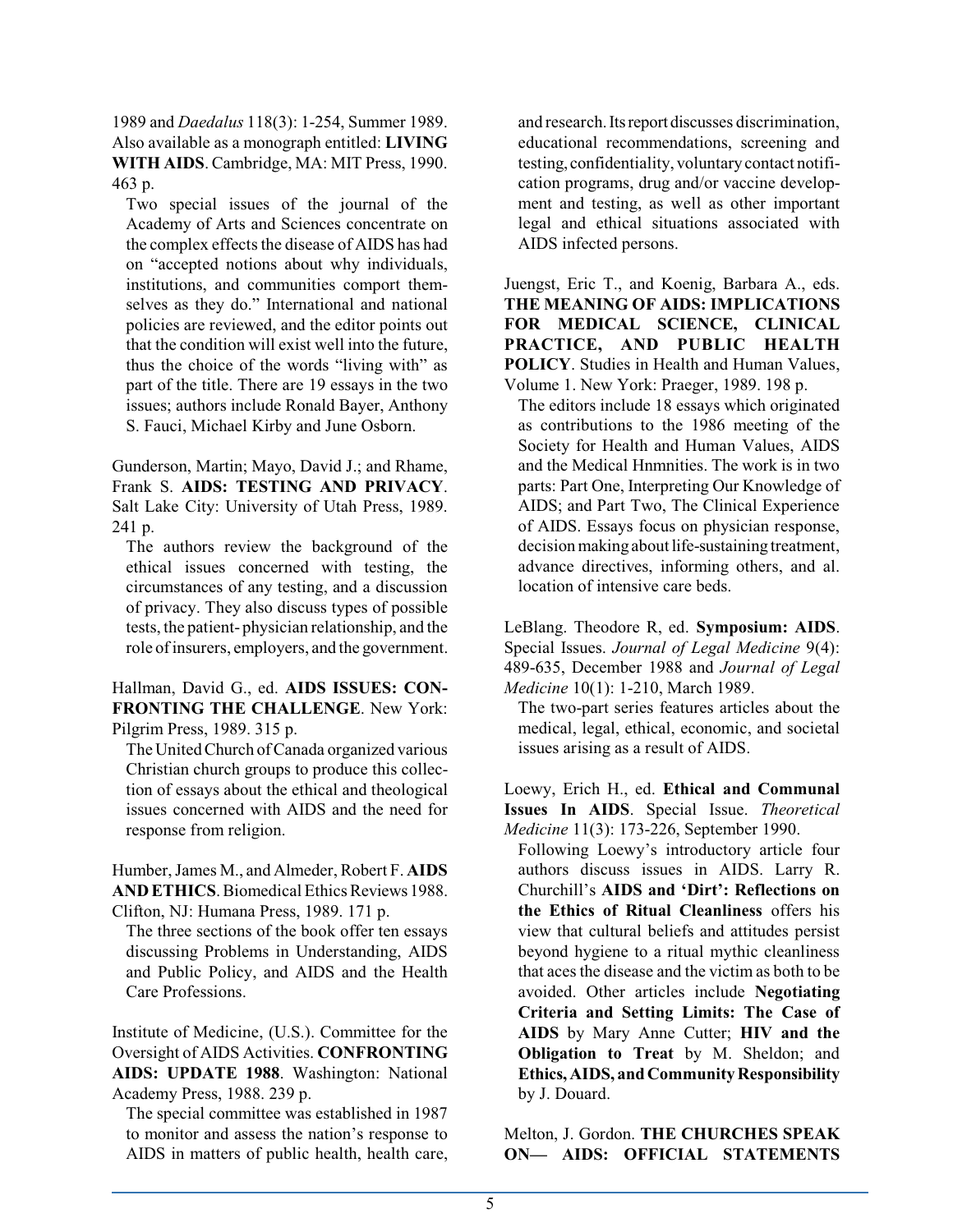### **FROM RELIGIOUS BODIES AND ECUMENICAL ORGANIZATIONS**. Detroit:

Gale Research, 1989. 203 p.

Part of a series containing official statements from religious bodies and ecumenical organizations concerning social and political issues, this volume opens with an overview of the contemporary debate in the churches about the AIDS crisis. The work presents the original text of statements prepared by four religious groupings: Roman Catholic, Protestant and Eastern Orthodox, Jewish, and others. The material is compiled and edited by the Institute for the Study of American Religion.

Miller, Heather G.; Turner, Charles F; and Moses, Lincoln E., eds. **AIDS: THE SECOND DEC-ADE**. Washington, DC: National Academy Press, 1990. 495 p.

The Committee on AIDS Research and Behavioral, Social, and Statistical Sciences of the National Research Council has joined others in preparing an extensive 495-page report on topics that include AIDS prevention, adolescents and AIDS, female prostitutes, the national blood supply, and studies of the fallibility of various surveys and methods of improving data.

Nelkin, Dorothy; Willis, David P.; and Parris, Scott V. **A Disease of Society: Cultural Responses**. Part 1 and Part 2. *Milbank Quarterly* 68 Supplement 1 and Supplement 2: 1-319, 1990. Also available as a monograph entitled: **A DISEASE OF SOCIETY: CULTURAL AND INSTITUTIONAL RESPONSES TO AIDS**. New York: Cambridge University Press, 1991. 287 p.

The editors indicate that the volumes suggest how AIDS affects five value areas: society's commitment to autonomy when community values are at risk; the limits of tolerance about conformity; the roles and responsibilities of government in managing diseases; the roles and responsibilities of persons closest to an AIDS patient; and the roles and responsibilities of professionals. The essays look at social relation ships, the regulatory process, and individual rights from the viewpoint of the AIDS epidemic.

O'Malley, Padraig. **AIDS**. Special Issue. *New England Journal of Public Policy* 4(1): 5-525, Winter/Spring 1988.

A publication of the University of Massachusetts' School of Public Affairs, this special issue is devoted to AIDS as a crisis that will have impact of "overwhelming consequences well into the twenty-first century." The collection of essays includes works on public policy, education, ethical issues, epidemiology, testing, and health policy.

Pierce, Christine, and VanDeVeer, Donald, eds. **AIDS: ETHICS AND PUBLIC POLICY**. Belmont, CA: Wadsworth Publishing. 1988. 241 p.

The collection of essays is concerned with the questions of what actions should be taken about AIDS proposals that would limit the liberty of those who are infected: quarantine or punishment concepts, testing,workplace ramifications, insurance problems, mandatory screening, privacy, and confidentiality are among the topics discussed. Authors represented include Alan Brandt, Loretta Kopelman, Ronald Dworkin, and Joel Feinberg.

Rogers, David E., and Ginzberg, Eli, eds. **PUB-LIC AND PROFESSIONAL ATTITUDES TOWARD AIDS PATIENTS: A NATIONAL DILEMMA**.Boulder, CO:Westview Press, 1989. 136 p.

Contributors examine both the historical aspects and the issues that arise in the treatment of AIDS, morally, socially and professionally with a view to offering ways to "cope better and more generously" with AIDS patients or those infected with HIV.

Shifts, Randy. **AND THE BAND PLAYED ON: POLITICS, PEOPLE, AND THE AIDS EPI-DEMIC**. New York: St. Martin's Press, 1987. 630 p. (Paperback reprint. New York: Penguin Books,

1988. Contains new section, **Afterword/1988**.) Journalist Shilts describes the beginning of the AIDS epidemic and shows how lack of action by everyone involved caused the disease to spread more widely than it might have if policies had been established for AIDS confinement.

Sieghart, Paul. **AIDS AND HUMAN RIGHTS: A UK PERSPECTIVE**. London: BMA Foundation for AIDS, 1989. 103 p.

The report looks at the legality of various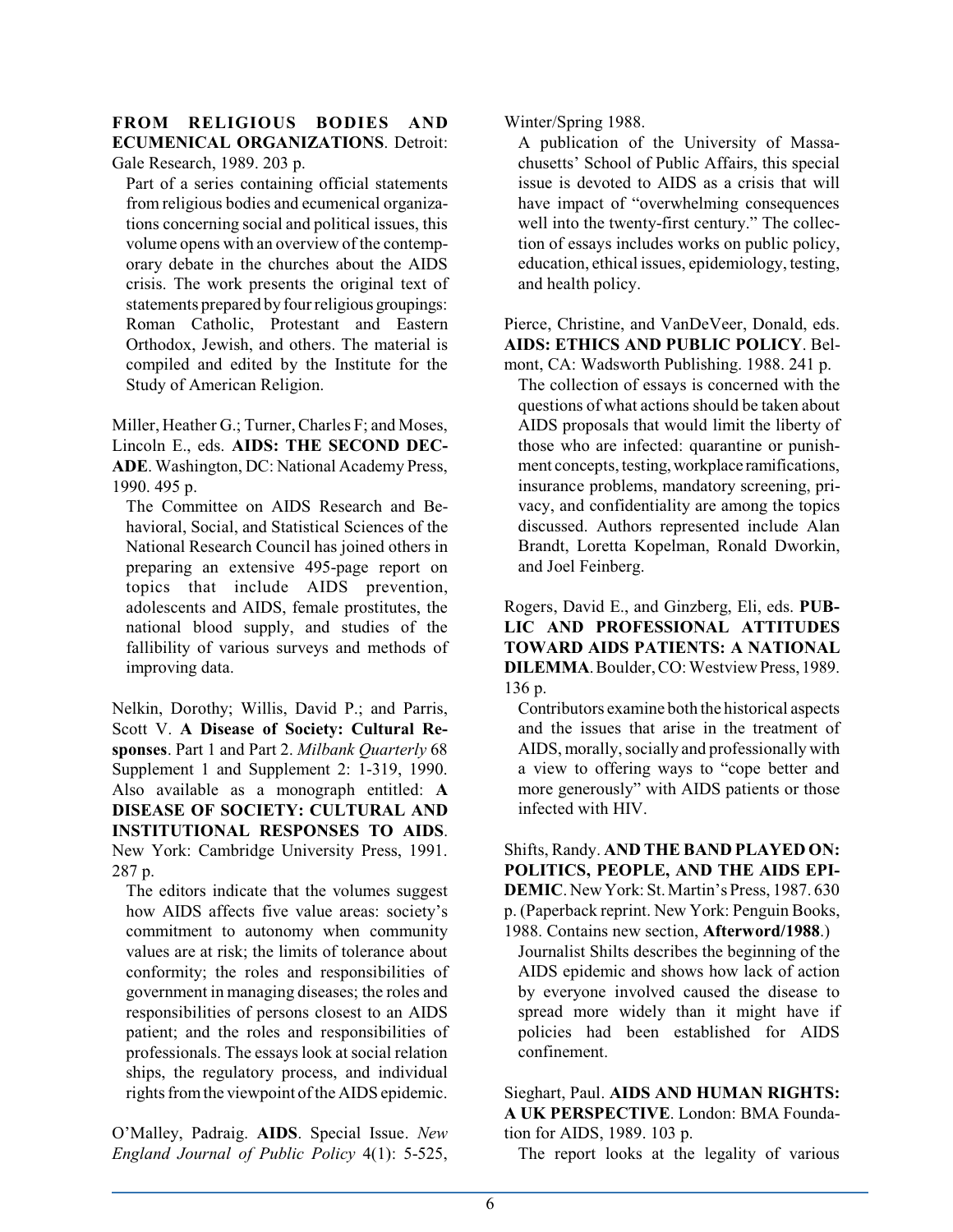measures suggested relative to the AIDS disease and offers recommendations for ones perceived as legal. Chapters concern human rights in general and individual and societal rights such as privacy, mandatory testing, compulsory registra-tion, disclosure, and right to work. The trustees of the British Medical Foundation for AIDS include recommendations to perform research, promote safety in blood transfusions and other body products, prevent the reuse of needles, make available safety measures, and provide education for high risk groups.

Sontag, Susan. **AIDS AND ITS METAPHORS**. New York: Farrar, Straus and Giroux, 1989. 95 p.

Sontag considers the attitudes about AIDS which she thinks encumber and distort the ways society views the disease.

### **Journal Articles**

Allen, James R. **Health Care Workers and the Risk of HIV Transmission**. *Hastings Center Report* 18(2): S1-S5, April/May 1988.

Allen, a Centers for Disease Control physician, cites statistics indicating there is a low risk of HIV infection for health personnel caring for AIDS patients. This risk could be further reduced if recommended guidelines were followed meticulously.

Annas, George J. **Legal Risks and Responsibilities of Physicians in the AIDS Epidemic**. *Hastings Center Report* 18(2): S26-S32, April/May 1988.

Annas summarizes the law relating to physicians' obligations to treat AIDS and HIV patients, and points out ways that laws could be strengthened to express these obligations more clearly. Anti-discrimination statutes, contractual agreements, CDC guidelines, occupational safety regulations, medical association standards, and state licensing boards are discussed; he urges a multifaceted approach concerningAIDS which includes universal health insurance, mone-tary and licensure suspension penalties for discrimination, and use of realistic methods to prevent transmission.

Arras, John D. **The Fragile Web of Responsibility AIDS and the Duty to Treat**. *Hastings Center Report* 18(2): S10-S20, April/May 1988.

The author claims that stress on the voluntary nature of the physician-patient relationship by contemporary bioethicists has contributed to the problem of non-treatment since physicians can choose whichever patients they wish. Professional virtue, medical virtue, and the characteristics of duty are reviewed. He thinks that AIDS has stimulated debate on the physicians' role in modern society, and that there is no reason to believe that there will not be other unanticipated virulent diseases in the future.

Arras, John D. **Noncompliance In AIDS Research**. *Hastings Center Report* 20(5): 24-32, September/October 1990.

Arras says that AIDS has changed a minor research problem into a major issue since patient-subjects who have AIDS may lie to become enrolled in a study and then "lie about their medical condition and level of compliance." The validity of dinkal trials is threatened when protocols are not followed or when patients' self-interest is the motivation rather than medical science or assistance to future AIDS patients. The author states that the answers lie in a social policy "fostering conditions under which traditional appeals to altruism of research subjects can again become meaningful."

Atkins, Patricia S. **The Constitutional Implications of Mandatoiy AIDS Testing In the Health Care Industry**. *Southwestern University Law Review* 17(4): 787-822, 1988.

Atkins says that it is rare in law that a disease is a legal issue. AIDS has generated cases based on discrimination, violation of privacy rights, and unreasonable search and seizure. States have passed legislation which protects against manda-tory testing and reporting. She discusses relevant cases.

Axelrod, David. **AIDS: The State of the New York State Approach**. *Mount Sinai Journal of Medicine* 56(3): 238-241, 1988.

Touching on ethical responsibility, Axelrod asks how the social fabric of drug users can be rewoven to stop HIV transmission. He writes about the allocation of health resources for drug users and the terminally ill, and concludes that social services need to formulate ways to change behavior.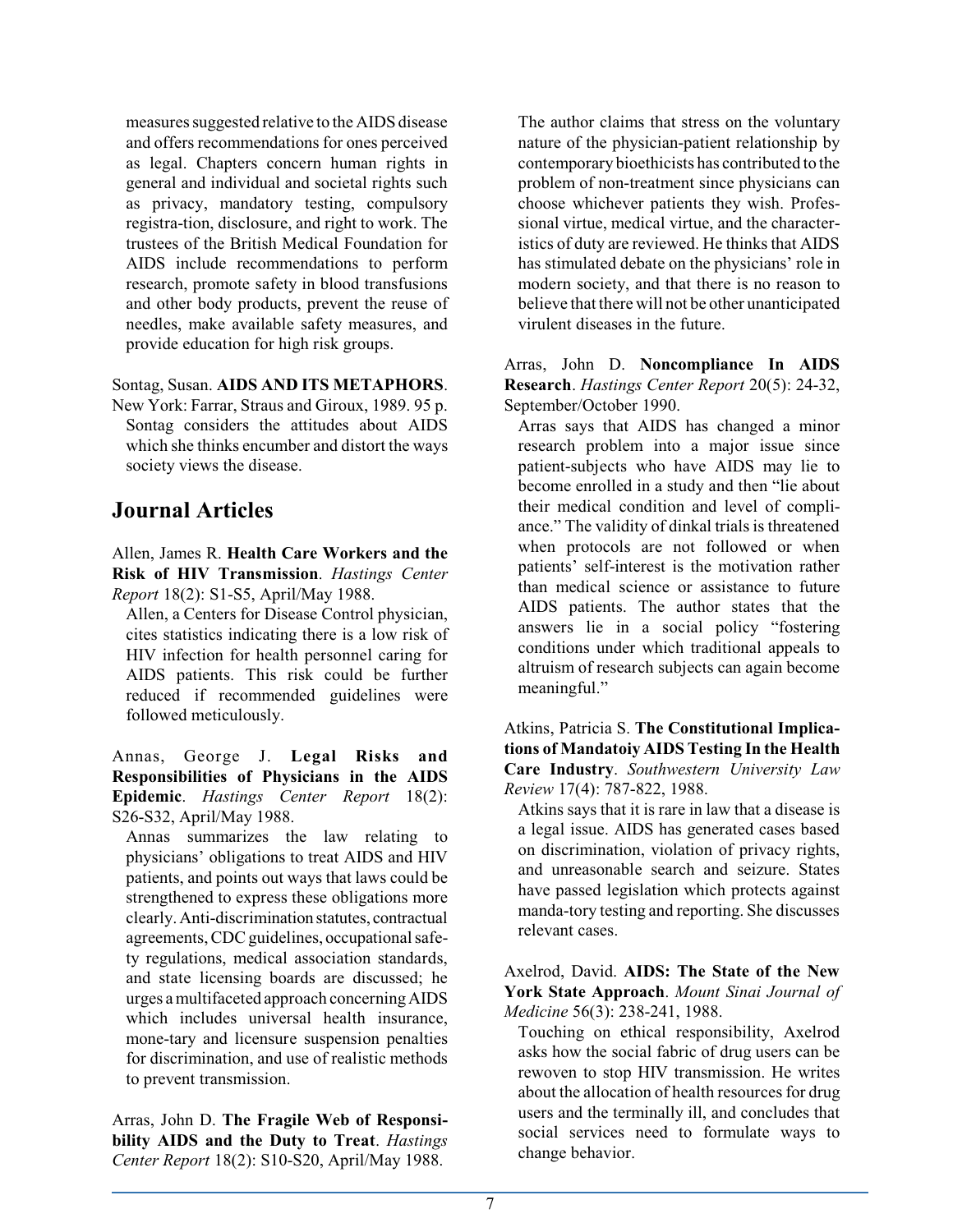Banks, Taunya Lovell. **AIDS and Government: A Plan of Action? A Review of the REPORT of the Presidential Commission on the Human Immunodeficiency Virus Epidemic**. *Michigan Law Review* 87: 1321-1337, May 1989.

Law professor Banks describes the major recommendations from the government's AIDS report, and discusses the discrimination, and confidentiality issues, noting civil libertarians disappointment that states should enact HIVspecific statutes to punish those who know of their disease status and engage in behavior which is likely to result in transmission of HIV. She thinks the report will prod Congress to take decisive steps.

Banks, Taunya Lovell. **AIDS and the Right to Health Care**. *Issues in Law & Medicine* 4(2): 151-173, Fall 1988.

Banks says that there is a legal and ethical duty to treat AIDS patients, and discusses the patient's right to health care in the light of recent court decisions. She indicates that there is no constitutional right to health care, and concludes that the health care crisis will be approached piecemeal, which she considers an unfortunate approach to AIDS health care.

Barry, Michele. **Ethical Considerations of Human Investigation in Developing Countries: The AIDS Dilemma**. *New England Journal of Medicine* 319(16): 1083-1086, 20 October 1988.

The author recommends that basic ethical principles should be interpreted and applied ins sensitive manner to different cultural settings. She thinks that risk benefit assessment in AIDS research may involve political concerns and that care must be taken to avoid exploitation of the subjects with studies only carried out with the subjects' collaboration, with training, and with education programs. Barry advocates a fair allocation of health resources to the society under study.

Bayer, Ronald. **AIDS, Privacy and Responsibility**. *Daedalus* 118(3): 79-99, Summer 1989.

Bayer says that public health strategy to limit HIV infection will only be effective if it produces changes in sexual, procreative, and drug using behavior. He thinks that these private decisions call for a recognition of the moral obligation to avoid what may put others at risk,

and goes on to discuss HIV screening, education efforts, and possible difficulties.

Bayer, Ronald. **Ethical and Social Policy Issues Raised by HIV Screening: The Epidemic Evolves and So Do the Challenges**. *AIDS Policy and Law* 3(3): 119-124, March 1989.

Bayer presents four broad issues in screening: screening and behavioral change, screening for clinical purposes, screening for safety (prisons and psychiatric hospitals), and screening in seroprevalence studies. He points out that there are no ethical grounds to oppose blinded seroprevalence studies.

Bayer, Ronald; Levine, Carol; and Wolf, Susan. **HIV Antibody Screening: An Ethical Framework for Evaluating Proposed Programs**. *New England Journal of Public Policy* 4(1): 5-25, Winter/Spring 1988.

A Hastings Center research group indicates that it is opposed to widespread mandatory testing, supports voluntary testing for those at serious risk, and urges counselling for AIDS infected persons who should be protected from discrimination and offered confidentiality.

Berger, Philip B. **AIDS and Ethics: An Analytic Framework**. *Canadian Family Physician* 34(8): 1787-1793, August 1988.

Difficult ethical issues in public policy can be evaluated and assessed on the likelihood of success and comparison to measures that balance private rights and public good according to Berger. Methods of protecting the public from HIV include screening donated blood, tissues and organs; education programs; and needle distribution. He does not think quarantine and mandatory testing ofimmigrants would be justifiable or successful.

Bergman, Beth. **AIDS, Prostitution, and the Use ofHistorical Stereotypes to Legislate Sexuality**. *John Marshall Law Review* 21(4): 777-830, Summer 1988.

After describing AIDS transmission and the history of quarantine laws and testing, the author examines current due process and protection rights for the prostitute. She includes privacy interests, Which would be threatened if manda-tory testing were required for high risk behavior. Bergman writes that homosexuals and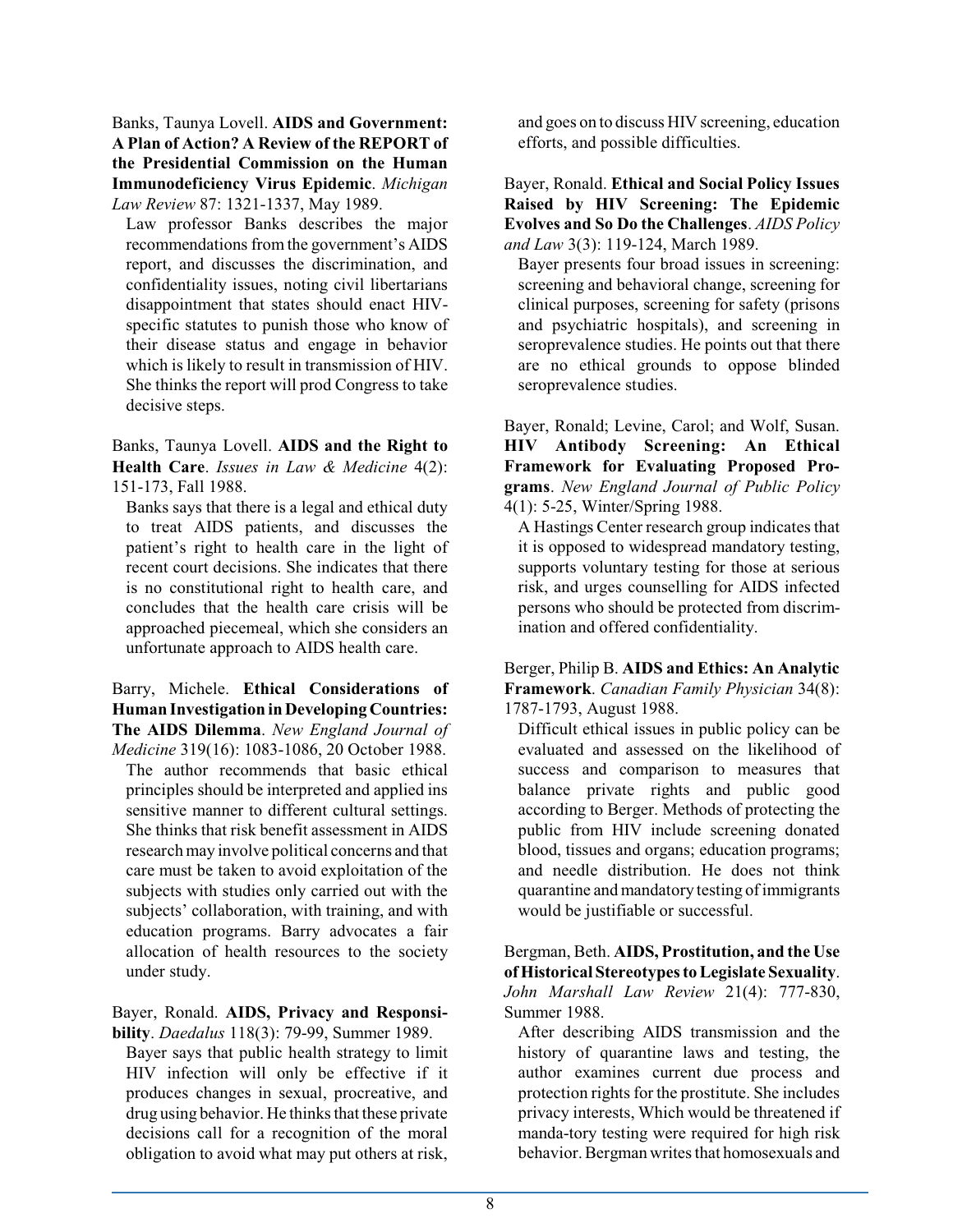prostitutes would be subject to discrimination and stigma-tization by legislation which defined certain groups for testing and quarantine. She discusses the decriminalization of prostitution and recom-mends education and counseling as the best approach to control AIDS infection.

Berman, Judith A. **AIDS Antibody Testing and Health Insurance Underwriting: A Paradigmatic Inquiry**. *Ohio State Law Journal* 49(4): 1059-1076, 1989.

Berman calls attention to the medical advances which have been made in testing to detect cancer, diabetes, Parkinson's disease, and says that as cost goes down, such testing will be required by insurance companies on grounds chnbir to testing for AIDS or HIV. She discusses the various factors found in the health insurance area which could lead to discrimination and uninsurability for many.

Black, Douglas. **Ethics of HIV Testing; A Personal View**. *Journal of the Royal College of*

*Physicians of London* 23(1): 19-21, January 1989. Physician Black supports the British General Medical Council's statement that AIDS be treated as similar to other infections, through the application of established principles of diagnosis and management. Noting the complex ethical problems involving testing, confidentiality, informed consent, access to counselling, "maxi-mizing of good and minimcing of harm to the individual and the community", the author says that some of these may be in conflict with each other, but that all are involved in AIDS-related ethical decisions.

Blendon, RobertJ. and Donelan, Karen. **Discrimination Against People with AIDS: The Public's Perspective**. *New England Journal of*

*Medicine* 319(15): 1022-1026, 13 October 1988. Reporting on more than 750 different surveys made between 1983 and 1988, Blendon notes that most of those questioned had little personal exposure to anyone with AIDS. Persons with the disease were seen as being discriminated against, but respondents said all should have hospital care.

Block, A. Jay. **The Physician's Responsibility for the Care of AIDS Patients: An Opinion**. *Chest* 94(6): 1283-1284, December 1988.

The president of the American College of Chest Physicians cites the risks to health personnel in the treatment of AIDS, and finds that risk from all health-care related exposures in 1,750 subjects was less than 0.1 percent. He says that with prudent care, most health workers have little to fear from AIDS and that physicians "must take the lead in replacing ignorance with information, and in replacing hysteria with caution."

Brandt, Allen, M. **The Syphilis Epidemic and Its Relation to AIDS**. *Science* 239(4838): 375-380, 22 January1988.

Brandt looks at the strengths and limits of past approaches in the history of medical and public health responses to controlling sexually transmitted diseases, specifically syphilis, as a possible guide for AIDS health policy. He reviews scientific, medical, and public health methods as well as the role of social and cultural values. For AIDS he recommends intensive educational programs including research in the social and behavioral sciences.

Christakis, Nicholas A. **The Ethical Design of an AIDS Vaccine Trial In Africa**. *Hastings Center Report* 18(5): 31-37, June/July 1988.

Expressing concern that clinical trials in third world countries might disregard the rights of the subject, the author urges scientific but also ethical and cultural consideration in the design of any AIDS study. He says consent would be necessary, if possible, perhaps with this consent coming from a trusted leader if participants view themselves less as individuals than as part of a society. Counselling should be offered and the countries should have access to any vaccine developed.

Cleary, Paul D. **Education and the Prevention of AIDS**. *Law, Medicine & Health Care* 16(3-4): 267-273, Fall/Winter 1988.

In highlighting the challenge to halt the AIDS epidemic, Cleary notes that determinants of health related behaviors are not well understood. Education can help attitude and opinion changes, he says, but not necessarily behavior changes. A perception of risk, fear, and comprehending causes of infection must be part of education. Cleary urges development in the understanding of communication and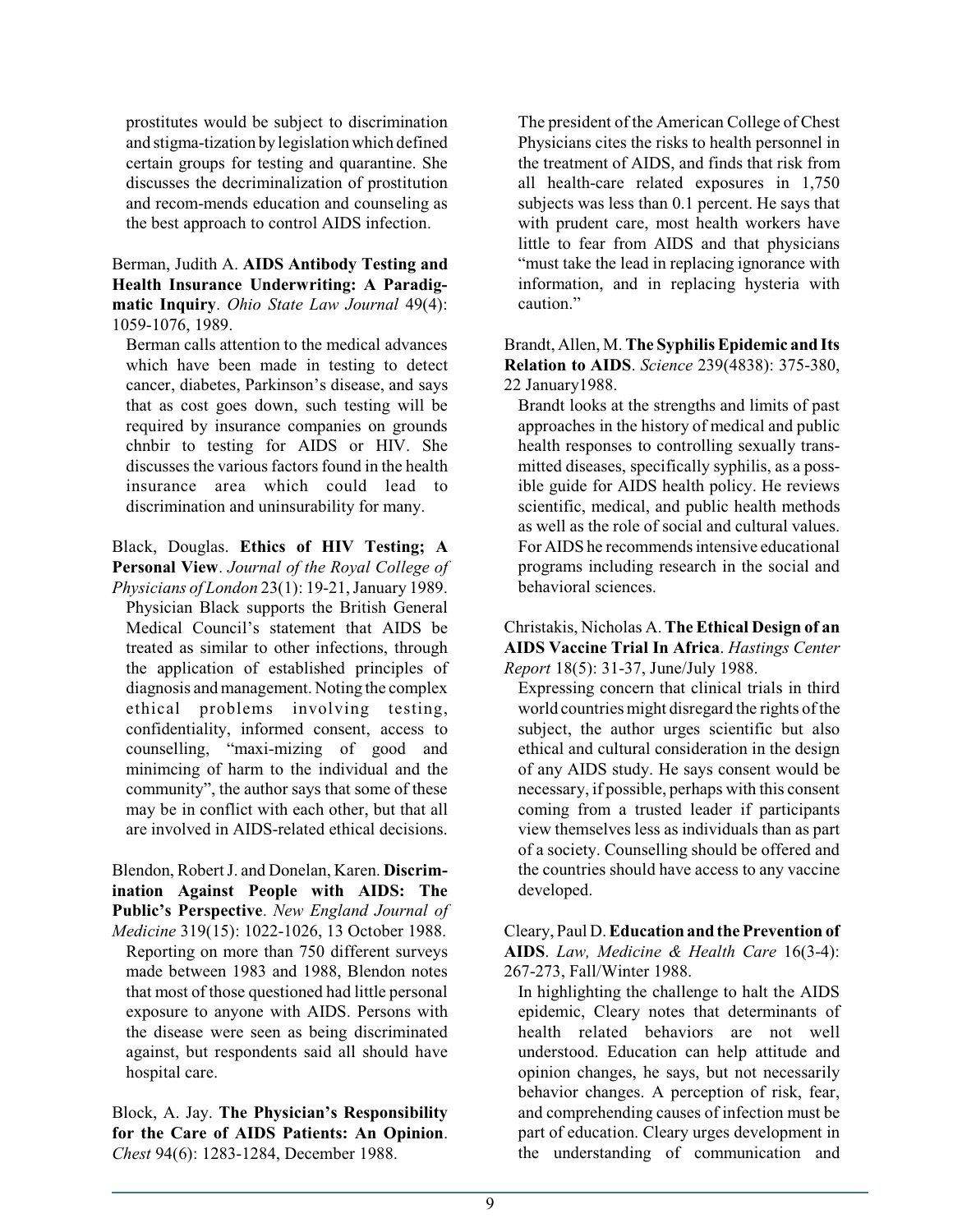education processes.

Condit, Douglas, and Frater, Robert W.M. **Human Immunodeficiency Virus and the Cardiac Surgeon: A Survey of Attitudes**. *Annals of Thoracic Surgery* 47(2): 182-186, February 1989.

The physician authors indicate that there is a lack of knowledge about the effect of the presence of HIV on operative risk for the patient and for the cardiac surgical team. Polling boardcertified cardiac surgeons, the authors say that more than half of the active surgeons in the U.S. replied and 66% of these would operate for an urgent cardiac operation. However, the respondents regard the presence of AIDS as a contraindication to cardiopulmonary bypass, presumably a medical judgment. Virtually all who replied wanted to test "high-risk" patients, and a substantial majority would test all patients for HIV seropositivity.

Cooper, Elizabeth R. **Caring for Children with AIDS: New Challenges for Medicine and Society**. *Pediatrician* 17(2): 118-123, February 1990.

The author points out the dilemmas presented to physicians by children with AIDS with complications such as school, daycare, entire family planning, reproductive choices, parenthood, custody, foster care, and access to experimental care. Cooper thinks that AIDS has become a disease for which "research is [the] standard of care."

Cotton, Deborah J. **The Impact of AIDS on the Medical Care System**. *Journal of the American Medical Association* 260(4): 519-523, 22/29 July 1988.

Cotton recommends intensive training and education of health personnel who take care of AIDS patients, perhaps as a new subspeciality. She expresses concern over health care workers''burnout' and acquiring HIV infection, describing the difficult management of drug abuser patients. Urging city-wide planning in the large cities which have the most AIDS patients, she says the ethical issue of allocation of scarce medical resources for AIDS instead of for prenatal care, cancer, heart disease, and geriatrics must be addressed. The need for care does not lessen the need for prevention and

research in the AIDS area.

Dickens, Bernard M. **Legal Limits of AIDS Confidentiality**. *Journal oftheAmerican Medical Association* 259(23): 3449-3451, 17 June 1988.

Fear of HIV infection contracted at work, at school, in contact sports, and in health settings is commonplace if unreasonable according to attorney Dickens, who discusses the duty to warn. He cites *Tarasoff v. Regents of the University of California (551 P2d 334 [Cal 1976])* which weighed privacy rights versus public interest in safety from violent assault and held "the protective privilege ends where the public peril begins." Dickens concludes that HIV infected persons cannot rely on confidentiality since the law often "compels, justifies, and excuses disclosure of information." He recom-mends anonymous counseling and enforcement of protection in discrimination in housing, employment, public accommodations, and governmental services in the event infected persons, identities are likely to become public.

Dickens, Bernard M. **Legal Rights and Duties in the AIDS Epidemic**. *Science* 239(4840): 580- 587, 5 February 1988.

Dickens reviews the rights of infected individuals with regard to testing, treatment, and confidentiality, and looks at discrimination in access to health care, employment, housing, education, and insurance. He outlines the duties an infected person has to contain transmission of the virus, including liability for contaminated blood. The author also considers the rights of the uninfected to protection, the rights and duties of health professionals and health authorities, and international legal developments outside the United States.

Duerfeldt, WilliamF. **Preparing an AIDS Policy for Colleges of Osteopathic Medicine**. *Journal of the American Osteopathic Association* 89(1): 95- 98, 103, January1989.

The author reports on an AIDS survey made at osteopathic colleges and provides its conclusions and recommendations: to acceptthe care of all patients, to forego mandatory testing of students or employees, to preserve the right of confi-dentiality for the person with AIDS, to prohibit reassignment to avoid a classmate or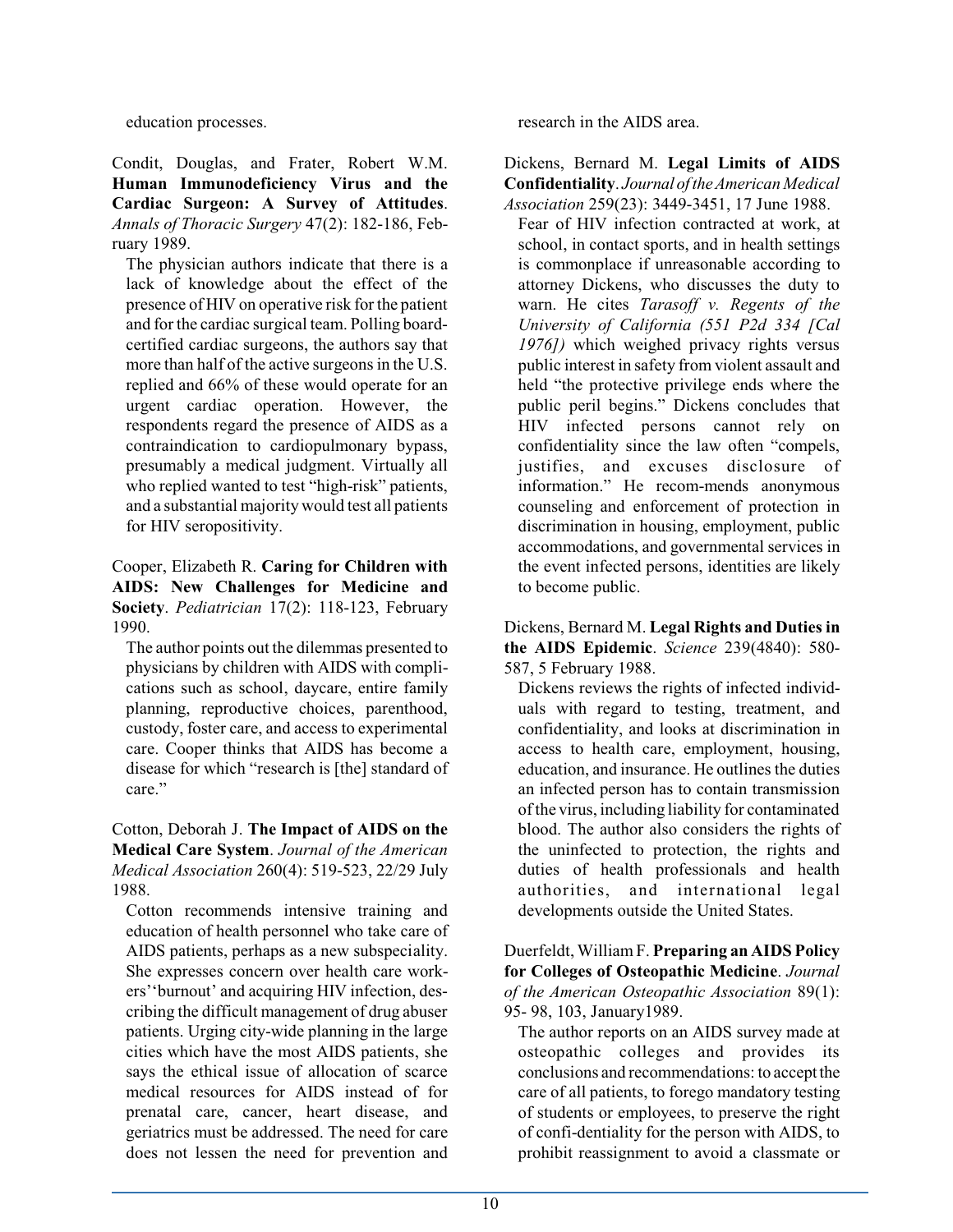fellow employee with AIDS, to take precautions as recommended by the CDC, and to assign the responsibility of limiting practice to any physician or student with HIV seropositivity. A sample informed consent form for antibody testing as included as well as HIV testing recommendations.

Emanuel, Ezekiel. **Do Physicians Have an Obligalion to Treat Patients with AIDS?** *New England Journal of Medicine* 318(25): 1686- 1690, 23 June 1988.

Physicians are obligated to treat AIDS patients if medicine is viewed as a profession, not a com-mercial enterprise; those who join the profession assume an obligation to care for the ill even at some personal risk. According to the author, AIDS is not an excessive risk, and he suggests that four factors might limit a presumed obligation: excessive risk, questionable benefits, obligations to other patients, and obligations to self and family.

Fallone, Edward A. **Preserving the Public Health: A Proposalto Quarantine Recalcitrant AIDS Carriers**. *Boston University Law Review* 68(2): 441-506, March 1988.

Fallone says that complete quarantining of known AIDS carriers would be an unnecessary infringement on personal liberty and an inadequate attempt to control transmission of the disease. He concludes that a limited use of powers to control recalcitrants with extensive public education may be the most effective means of stopping AIDS spread.

Fauci, Anthony S. **AIDS—Challenges to Basic and Clinical Biomedical Research**. *Journal of the Association of American Medical Colleges* 64(3): 115-119, March 1989.

Fauci explains that clinical trials have a dual purpose: to identify which drugs are helpful and which are not, and to provide data on the safety and effectiveness of the drugs. The article describes a program to involve larger participation by community physicians and their AIDS patients in AIDS-related research projects.

Fost, Norman. **AIDS In Context: Ethical and Social Implications**. *American Pharmacy*, NS28(6): 15-20, June 1988.

Fost claims that the three ethical concerns

regarding AIDS are: to protect the public health where the ethical issue is the duty to prevent further harm; to protect the inherent rights of patients, and last, to insure the fair allocation of scarce health resources. He says health care workers and school children are at low risk, but that prisoners, fetuses, and newborns can be at higher risk. He thinks that confusion and stigmatization are inherent in mass screening. In conclusion, he declares that AIDS is not America's main health problem and should share funds with other pressing health problems.

Fox, Daniel M. **The Politics of Physicians' Responsibility In Epidemics: A Note on History**. *Hastings Center Report* 18(2): S5-S10, April/May 1988.

Fox thinks that physician conduct in past epidemics has been one of professional accommodation to civic obligation rather than adherence to ethical precepts. If plague doctors survived they had cash rewards plus improved social and professional status.

Fowler, Marsha D.M. **Acquired Immunodeficiency Syndrome and Refusal to Provide Care**. *Heart and Lung* 17(2): 213-215, March 1988.

The duty to treat is conditioned by the level of risk to the professional according to Fowler. "Where a patient's need is great and the refusal to care would likely result in harm, the duty to care is greater. There is, however, no duty to care where the care will not benefit the patient needless sacrifice is not warranted. But where care will meet need, prevent harm, and prove efficacious, there is a general duty to care."

Freedman,Benjamin. **Health Professions,Codes, and Right to Refuse to Treat HIV-Infectious Patients**. *Hastings Center Report* 18(2): S20-S26, April/May 1988.

Reporting on professional statements by the Committee on Ethics of the American Nurses' Association and the American Medical Association's Council on Ethical and Judicial Affairs, Freedman points out the advantage of ethical statements over ad hoc reactions. He thinks that such codes and statements encompass principles that are chosen for their excellence.

**Funds Called Inadequate For Global AIDS Fight**. *Washington Post:* A16, 1 December 1992.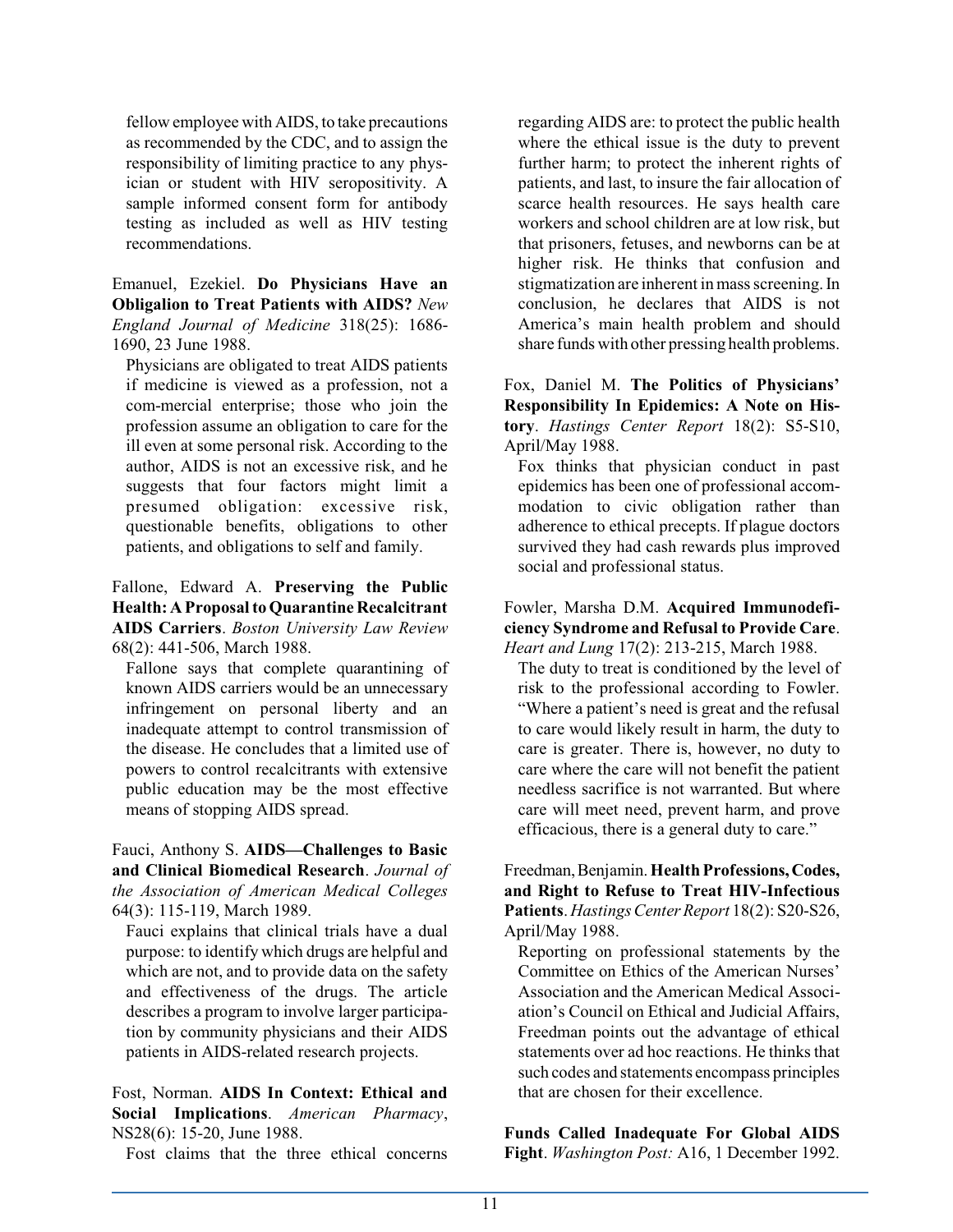This wire service article provides recent estimates in the numbers of persons infected with the AIDS virus as well as projections of the cost of the disease.

Gallagher, Morris. **AIDS and HIV Infection: Ethical Problems for General Practitioners**. *Journal of the Royal College of General*

*Practitioners* 38(314): 414-417, September 1988. The ethical issues which are related to the doctor-patient relationship, i.e., duty to care, consent, and confidentiality, are examined by the author who urges following the fundamental ethical principles of respect for persons, duty to do good and avoid harm, and fairness to all. He thinks that AIDS is likely to become the most serious health problem of the century and that physicians' response to the issues is crucial.

Gardner, Kathy J. **Sentenced to Prison, Sentenced to AIDS: The Eighth Amendment Right to Be Protected from Prison's Second Death Row**. *Dickinson Law Review* 92(4): 863- 893, Summer 1988.

Gardner describes AIDS and says that the prison population is particularly vulnerable to infection through forced homosexual relations and drug abuse. The inmates have a constitutional right to be spared cruel and unusual punishment, which in her view, is what contracting AIDS would be for a prisoner. She urges AIDS prevention programs to insure the protection of the inmates.

Gentemann, Evelynn M. **After School Board of Nassau County v. Arline Employees with AIDS and the Concerns of the 'Worried Well'**. *American University Law Review* 37(3): 867-914, Spring 1988.

This extensive legal discussion of the cases, court decisions, and regulations concerning the handicapped offers a history of the background to AIDS court decisions. Pointing out that the disease is forcing society to confront questions about the importance of individual civil rights and the protection of the public fromhealth risk, Gentemann says the Arline case gives AIDS infected persons access to the courts to establish themselves as qualified for jobs denied.

Geraghty, Diane. **AIDS and the Physician's Duty to Treat**. *Journal of Legal Medicine* 10(1): 47-58, March 1989.

The author points out that in common law, a relationship must be established to create a duty to treat. However, she notes that this obligation may come about because of the physician's axrangementswith third parties. Physicians who refuse to treat AIDS patients could be held legally accountable for their decision under statutes which limit common law rule and by non-statutory sources such as employee contracts and hospital by-laws.

Gerbert, Barbara; Maguire, BryanT.; and Coates, Thomas J. **Are Patients Talking to Their Physicians about AIDS?** *American Journal of Public Health* 80(4): 467-469, April 1990.

In a random survey of 2,000 adults, 94% had seen a physician in the previous five years of whom 15% had discussed AIDS. Such conversa-tions were not "commonplace" according to the authors, and 72% of the 15% who had discussed AIDS had initiated the conversation. Physicians were encouraged to discuss AIDS risk reduction with all patients and to take sex histories to help identify and modify risky behavior.

Gillon,Raanan, ed. **AIDS Symposium**. *Journal of Medical Ethics* 15(2): 61-81, June 1989.

The authors discuss the legal implications of AIDS and HIV for British and American law, autonomy, welfare and the treatment of AIDS; and psychosocial ethical aspects of AIDS.

Gostin, Larry. **The Harvard Model AIDS Legislation Project. A Decade of a Maturing Epidemic: An Assessment and Directions for Future Public Policy**. Preface. *American Journal of Law & Medicine* 16(1 & 2): 1-32, 1990.

Stating that over 200 state and local statutes relating to AIDS have been enacted, Gostin points out that the content is inconsistent, with little federal guidance. He questions whether testing should be voluntary, routine, or mandatory when risk of transmission is high, and discusses moral value situations concerning sex or drugs, confidentiality, anti-discrimination law, and the duty to treat. The Harvard Model developed legislative guidelines for different public health issues including testing, education, confidentiality and discrimination, and financing.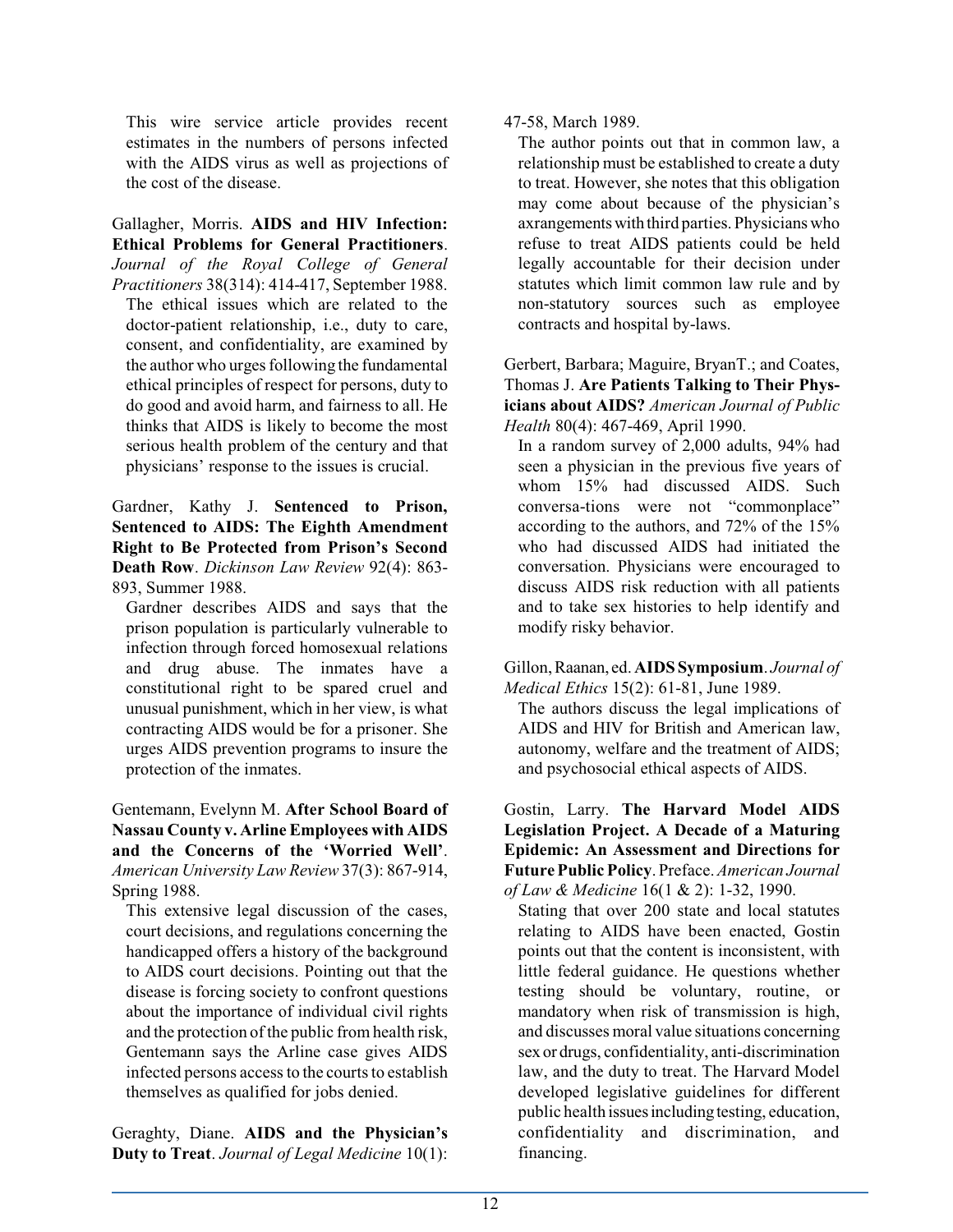Gostin, Larry. **The Politics of AIDS: Compulsory State Powers, Public Health, and Civil Liberties**. *Ohio State Law Journal* 49(4): 1017- 1058, 1989.

Gostin thinks that the various risks involved in the transmission of the AIDS virus are not significant enough to justify coercive compulsory public health measures such as quarantine or governmental restrictions on the sexual activities of known AIDS carriers. He reviews various suggested changes such as isolation of the infected in AIDS facilities, modified isolation based on behavior, and criminalization of HIV transmission, all of which he thinks are inappropriate. He urges focused education, testing, counseling, and treatment for drug dependency.

Gostin, Lawrence A. **The AIDS Litigation Project. A National Review of Court and Human Rights Commission Decisions. Part I. The Social Impact of AIDS**. *Journal of the American Medical Association* 263(14): 1961- 1970, 11 April 1990. Part II: **Discrimination**. *Journal of the American Medical Association* 263(15): 2086-2093, 18 April 1990.

Gostin says that the "sharp differences in perception of public health, ethics, and civil liberties have created the largest body of legal cases attributable to a single disease in the history of American jurisprudence." He reviews the areas of law encompassed in the 469 cases he cites in the bibliography, and notes that they show values conflicts that will likely require legislative and policy resolution.

In Part II the author points out that institutional groups that have issued AIDS papers have unanimously condemned discrimination as unjust and detrimental to public health. "Case identification (testing, reporting and partner notification) is of growing importance as the benefits of early intervention become clearer." Gostin looks at 149 cases of discrimination reported by municipal and federal agencies, and reviews the major areas of discrimination litigation: education, employment, housing, insurance, and health care.

Gramelspacher, Gregory P., and Siegler Mark. **Do Physicians Have a Professional Responsibility to Care for Patients with HIV Disease?** *Issues* *in Law & Medicine* 4(3): 383-393, Winter 1988. The physician authors offer published and anecdotal reports about the attitudes of health care workers in caring for HIV or AIDS patients. They look at policy statements from medical organizations, summarize knowledge about the transmissibility and risk of HIV and AIDS infection to health workers, and suggest that AIDS needs to be brought into the mainstream of medical care.

#### Harris, Curtis E. **AIDS and the Future**. *Issues in Law & Medicine* 4(2): 141-149, Fall 1988.

Harris discusses issues of access and health care decision making for the near future when many more AIDS cases are predicted to need treatment. He think that euthannca and suicide will become important issues if there is any expressed or subliminal messages that human life is of no intrinsic or social value.

Hollowell, Edward E., and Eldridge, James E. **The Legal Obligations of Treating or Testing for the HIV Infection**. *Journal of Practical Nursing* 38(2): 36-40, June 1988.

The legal obligations unique to AIDS are refined versions of commonly accepted principles of health care law, according to the authors. These include: delivery of health care services in a safe environment, obtaining informed consent prior to treatment, and maintaining medical record confidentiality. In AIDS this translates to care without discrimination in an environment that prevents viral transmission in any direction, informed consent to administer testing, and strict confidentiality which would be maintained through the AIDS related disclosure requirements.

Holzhauer, James D. **AIDS Testing In the Health Care Setting**. *Issues in Law & Medicine* 4(3): 345-357, Winter 1988.

Holzhauer presents the background for providing treatment and says that mandatory testing does little to reduce potential liability to the hospital nor can it be medically or economically justified.

Jager, Hans. **Ethical Questions**. *In his:* **AIDS AND AIDS RISKPATIENT CARE**.Chichester, United Kingdom: Ellis Horwood, 1988, pp.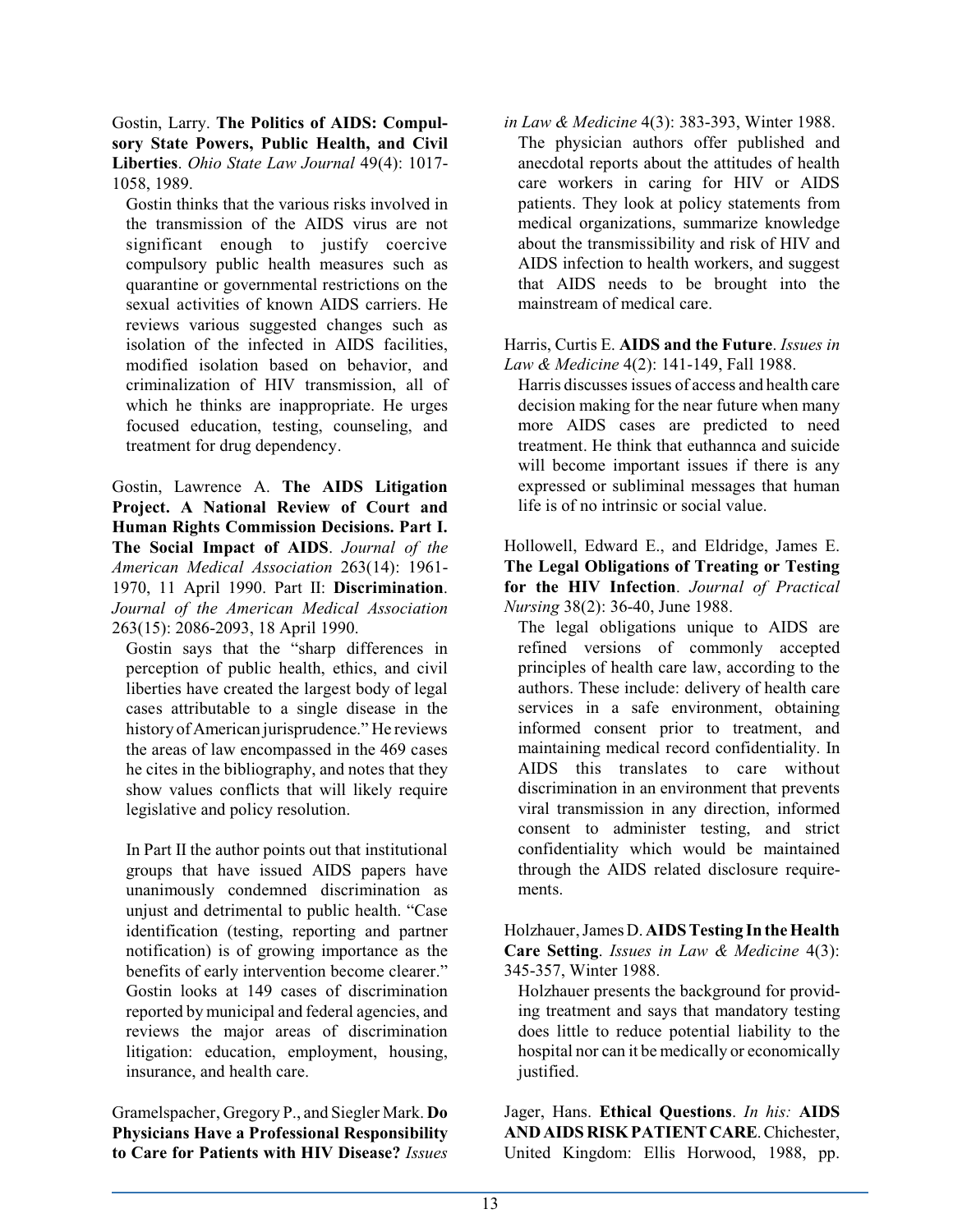#### 103-112.

Jager reviews the various clinical and ethical dilemmas associated with AIDS, discussing testing, preventive measures, questions about therapy, and confidentiality.

Jonsen, Albert R. **The Duty to Treat Patients with AIDS**. Special Issue. *Occupational Medicine: State of the Art Reviews* 4:31-34, 1989.

Stating that American law does not require physicians to provide services to any particular patient unless some special relationship already exists, Jonsen discusses the questions arising about treatment. He concludes that there is a strong imperative for physicians to respond to the needs of the sick.

Kaminski, Mitchell A., and Hartmann, Peter M. **HIV Testing: Issues for the Family Physician**. *American Family Physician* 38(1): 117-122, July 1988.

The authors write that family physicians are in the optimal position to provide initial care for the AIDS patient. They must be knowledgeable about the disease and be prepared to offer counselling for the patient and the family.

Kleiman, Mark A.R. **AIDS, Vice, and Public Policy**. *Law and Contemporary Problems* 51(1): 315-368, Winter 1988.

Kleiman asserts that government actions concerning AIDS should have three goals: care of the sick, protection of the interests of the infected, and minimization of the number of new infections. He regards the third as the most important.

Kirby, Michael. **AIDS and Law**. *Daedalus* 118(3): 101-121, Summer 1989.

Kirby thinks that there are limits to what law can and should do in response to AIDS and that law's objective would be to contain the epidemic. The response to AIDS of the world legal systems will "depend on local institutions and legal environments." He discusses criminal law, quarantine blood transfusion, and other issues related to AIDS.

Koop, C. Everett. **Challenge of AIDS**. *American Journal of Hospital Pharmacy* 45(3): 537-540, March 1988.

Written while Koop was U.S. Surgeon General,

the article presents some of the ethical dilemmas that arise from fear of exposure to AIDS. He mentions federal guidelines that were issued and notes that in the past, regulations alone did not solve difficult health care issues. Koop raises questions about the allocation of health monies and concludes by expressing his hope that the world will see that the United States offers compassion and justice in addition to first-class science.

Levine, Carol. **Has AIDS Changed the Ethics of Human Subjects Research?** *Law, Medicine &*

*Health Care* 16(3-4): 167-173, Fall/Winter 1988. The author presents two issues arising in AIDS research: when identification or linkage to an individual is essential to the research or if informed consent in a protocol includes interviews with patient, family, friends, or sexual contacts and provides identifiable information. Much of AIDS research has been based on random selection of leftover blood with no identifiers except age, sex, race, place, and date. She discusses the right not to know test results, the regulation of new drugs, and access to clinical or vaccine trials. Levine concludes that research is essential and depends on the voluntary and full participation of the AIDS patient.

Levine, Carol, and Bayer, Ronald. **The Ethics of Screening for Early Intervention in HIV Disease**. *American Journal of Public Health* 79(12): 1661-1667, December 1989.

Levine and Bayer point out that since many are convinced of the benefits of early treatment of asymptomatic HIV infection, testing can be good. They discuss the grounds for establishng voluntary anonymous or confidential screening programs for those at high risk of HTV infection and say that testing should be based on explicit informed consent. There is no justification for mandatory screening based on non-therapeutic benefit. Screening programs that identify those with infection but that do not plan for follow-up treatment are not ethical.

Lo, Bernard. **Ethical Dilemmas About HIV Infection**. *Journal of the American Podiatric Medical Association* 78(3): 138-142, March 1988. Lo says that the two most common ethical dilemmas concern risk of exposure and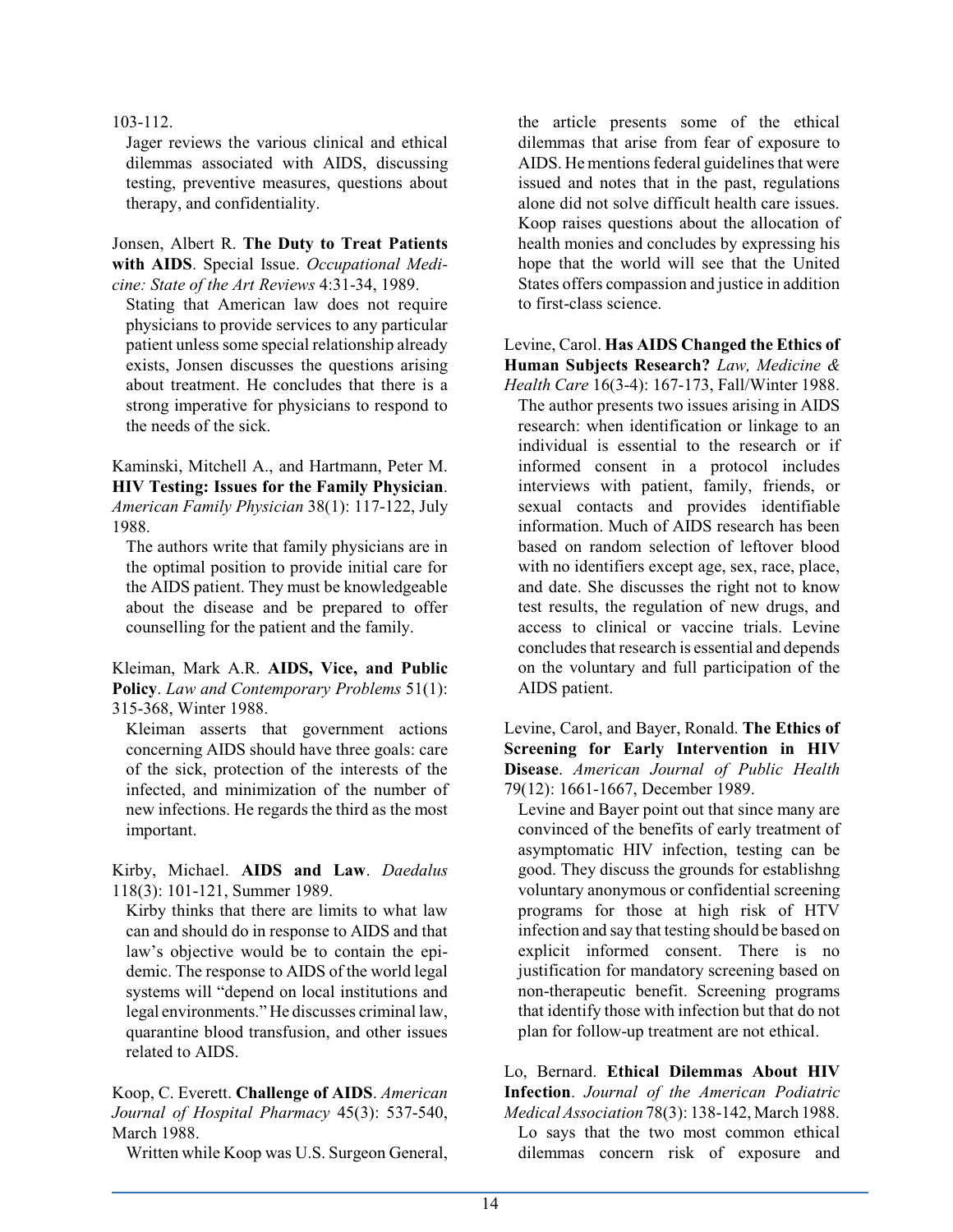disclosure to third parties who are at risk. He suggests treating all patients as ifthey were HIV positive. Care givers should urge patients to tell third parties, and if necessary, seck assistance of public health officials.

Lo, Bernard, et al. **Voluntary Screening for Human Immunodeficiency Virus (HIV) Infection**. *Annals of Internal Medicine* 110(9): 727-733, 1 May 1989.

Lo notes that voluntary HIV infection screening may help prevent the spread of the disease if those who test positive alter behavior which may transmit infection. The author thinks that health personnel can maximize the benefit of such screening by informing those at high risk that tests reduce uncertainty about their status and affect the medical treatment they receive. Confidentiality of test results, the need to tell sex partners the results, and education to reduce high risk behaviorshould be discussed by health care workers with those infected.

#### Mariner, Wendy K. **Why ClinicalTrials of AIDS Vaccines Are Premature**. *American Journal of Public Health* 79(1): 86-91, January 1989.

The author states that ethical principles for the conduct of human clinical research hold that such research must be scientifically needed and of sound design, that any harm is reasonable in relation to the benefits, and that subjects participate voluntarily with their confidentiality maintained. She reviews the ethical implications of both animal and human studies, particularly responsibilities concerning research in developing nations.

McLaughlin, Carol A. **Legal Issues in Healthcare Settings. AIDS: Current State of the Law—An Overview**. *Journal of Law & Health* 3(1): 77-115,

1988-1989.

Presenting AIDS legal issues in an outline format, McLaughlin makes a factual statement followed by bibliographic citations to medical information, discrimination sites including health care settings, and tort claims available to my persons.

Melton, Gary B. **Ethical and Legal Issues in AIDS-Related Practice**. *American Psychologist* 43(11): 941-947, November 1988.

Melton thinks some AIDS ethical dilemmas regarding psychologists' obligations to clients and third parties often remain unsettled. The professional should strive to protect the privacy of the patient and promote the patient's welfare; psychologists have a duty to be knowledgeable about the disease. When compelling interests of third parties must be considered, intrusions on the client should be no greater than necessary.

Morissette, MichelR. **AIDS and Palliative Care: An Individual Appeal to Health Care Professionals and Intervening Parties**. *Journal of Palliative Care* 6(1): 26-31, March 1990.

This personal account favors treating AIDS patients in the hospice atmosphere. The author says that 11 of 97AIDS patients who had died in Holland had requested and received active euthanasia.

Nolan, Kathleen. **Ethical Issues in Caring for Pregnant Women and Newborns at Risk for Human Immunodeficiency Virus Infection**. *Seminars in Perinatology* 13(1): 55-65, February 1989.

Nolan examines neonatal screening for HIV/AIDS and concludes that it should not be conducted universally or forced on parents unless it is essential to the infant's care or to placement with adoptive or foster parents. She discusses prenatal testing, the risk of transmission of HIV from parent to child, and counseling HIV-infected women, and concludes that reduction of the number of infected women is the most effective means of reducing perinatal transmission. Drug treatments and therapy should be widely available as well as general use of barriers in sexual intercourse.

### O'Brien, Maura. **Mandatory HIV Antibody Testing Policies: An Ethical Analysis**. *Bioethics* 3(4): 273-300, October 1989.

O'Brien opposes HIV antibody testing of the general public or those considered at risk for infection. She describes mandatory testing proposals and the limits and capabilities of HIV tests. Ethical guidelines for an HIV screening policy accompanied by counselling are provided.

O'Brien, Raymond C. **Discrimination: The Difference with AIDS**. *Journal of Contemporay*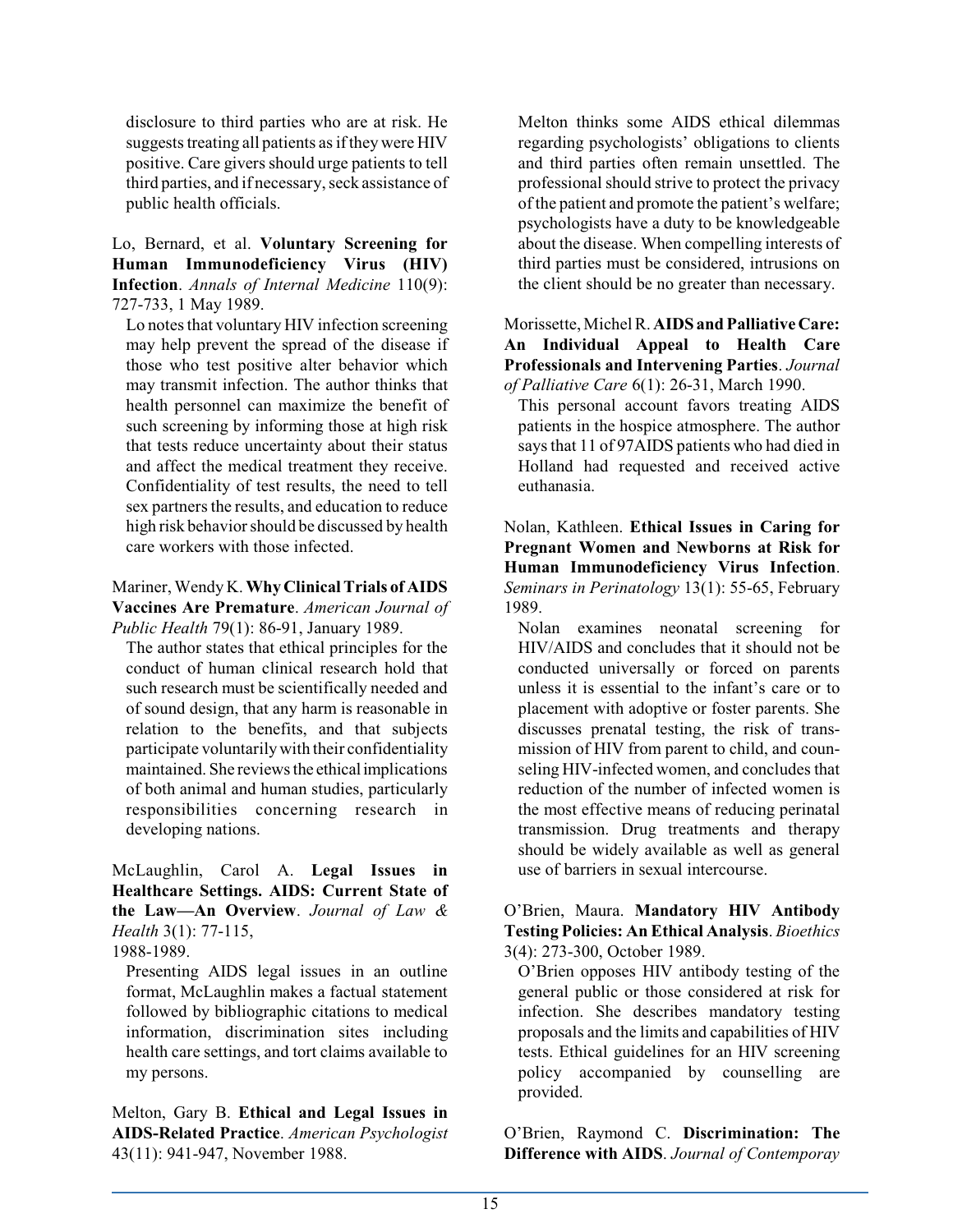*Health Law and Policy* 6(7): 93-125, Spring 1990. AIDS discrimination is different according to O'Brien because it depends on the attitude of those who discriminate: some condemn the activity or the status of those with the disease, others think that those who have AIDS have already been burdened by existing discriminations. Saying that probably all would urge care for the afflicted first, O'Brien writes that choices will be made for other money spent to check the disease, either to effect lifestyles or to eliminate the disease without regard to lifestyle. He concludes that AIDS is an intolerable addition to the past discrimination applied to homosexuals, blacks, and now Hispanics.

### Osborn, June E. **Public Health and the Politics of AIDS Prevention**. *Daedalus* 118(3):123-144, Summer 1989.

Osborn thinks politicians in this country have hesitated to act on AIDS because there is an assumption that science and technology can eliminate all public health threats. She states that for the first time in history, education about the disease allows for individual avoidance of the threat. AIDS patterns throughout the world are discussed alongwith dissemination methods for educational material.

Pellegrino, Edmund D. **Ethics**. *Journal of the American Medical Association* 263(19): 2641- 2642, 16 May 1990.

Writing in the annual Contempo Issue of *JAMA*, Pellegrino says treatment of AIDS infection "poses some of the most difficult dilemmas in clinical medicine." He focuses on the ethical impact of recent research, especially early treatment, and asks 19 questions accompanied by discussion concerning confidentiality, treatment refusal, physicians obligations to patients, costs, payment methods, just allocation, health professionals' 'burnout' and welfare, changes in experimentation protocols, and AIDS tests for pregnant women. He stresses that education and counselling to prevent AIDS are necessary until such time as a vaccine is available.

Pellegrino, Edmund D. **HIV Infection and the Ethics of Clinical Care**. *Journal of Legal Medicine* 10(1): 29-46, March 1989.

Discussing clinical or bedside decisions, Pellegrino addresses three questions: the moral obligation for physicians to treat HIV infected persons, whether the duty is modified by the universal fatality of the disease, and how treatment decisions are affected. He says that there is a duty to treat and that, in turn, society has the obligation to provide maximum protection and fair distribution of the burden. He concludes that clinical decisions for AIDS patients should be made by the same criteria applied to all ill patients: prognosis, effectiveness and benefit of treatment, and informed consent.

Perry, Samuel. **Warning Third Parties at Risk of AIDS: APA's Policy Is a Barrier to Treatment**. *Hospital and Community Psychiatry* 40(2): 158- 161, February 1989. (see also Zonana, Howard)

The American Psychiatric Association adopted a policy statement that said that psychiatrists may warn third parties who are placed at risk by the behavior of an HIV infected patient. Dr. Perry holds that the public will be better served if patients are sure of confidentiality. He thinks that the policy will prevent those infected from seeking treatment.

Perry, Samuel, et al. **Voluntarily Informing Others of Positive HIV Test Results: Patterns of Notification by Infected Gay Men**. *Hospital and Community Psychiatry* 41(5): 549-551, May 1990.

Forty urban homosexual men who learned they were HIV infected were interviewed to determine the frequency with which they voluntarily informed physicians, dentists, friends, family members, and past and present sexual partners of their HIV seropositivity. Ninety percent informed a personal physician, 13 of 27 (48%) who sought dental care informed the dentist, 66% notified current sex partners, 90% made no attempt to notify past partners, 68% confided in at least one friend but only 35% told a family member. The authors note the relatively small number of subjects in the study and urge others to conduct studies to help guide public policy.

Peterson, Lynn M. **AIDS: The Ethical Dilemma for Surgeons**. *Law, Medicine & Health Care*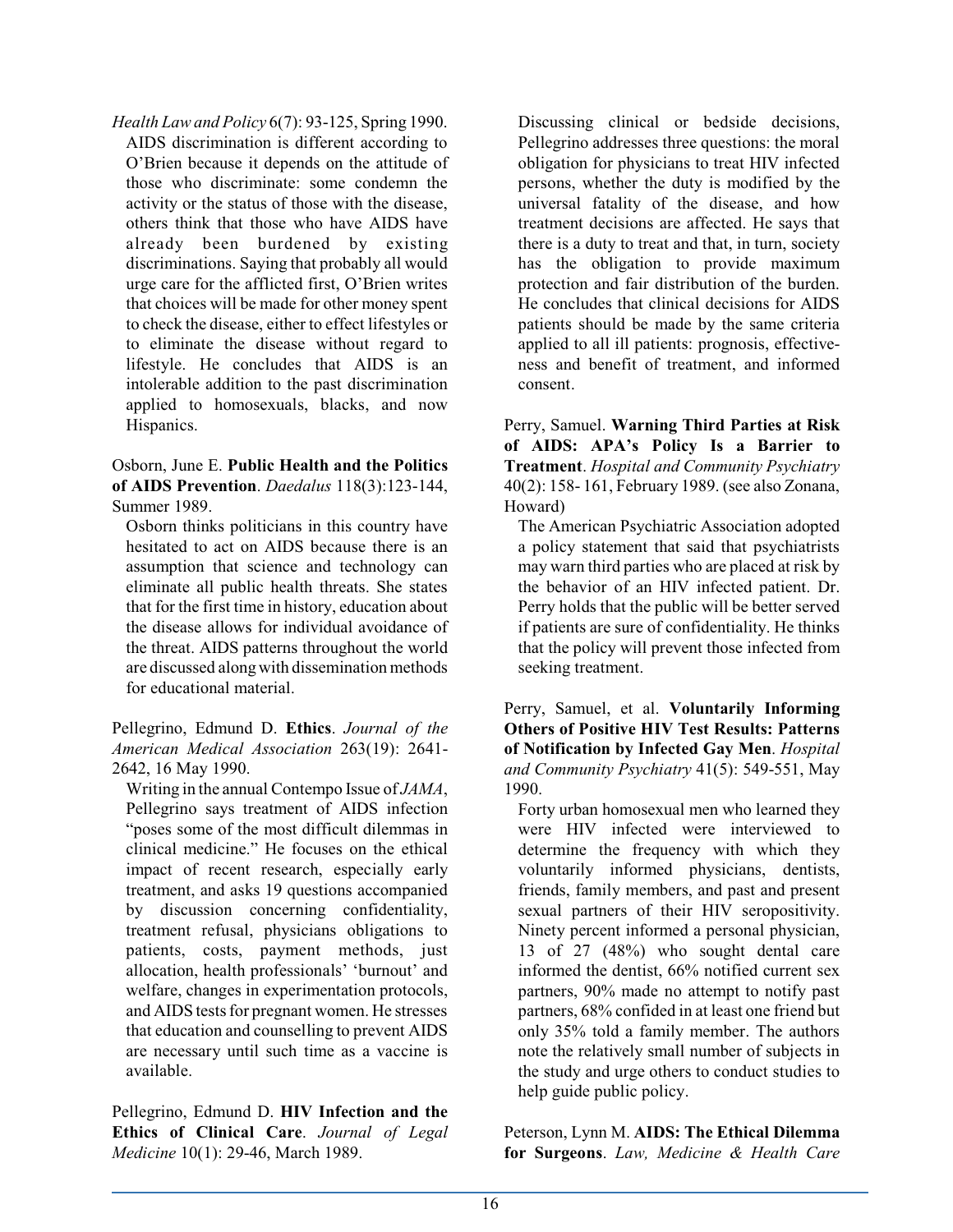17(2): 139-144, Summer 1989.

A surgeon who operates on AIDS patients describes the reality of the fear expressed by surgeons who base refusal to operate on danger to themselves, their families and their other patients. Physicians are generally responsible for the care of the sick and a surgeon would be "expected to provide care as long as it does not entail an unreasonable risk." The author thinks that surgeons are at no greater risk than other health professionals and that this risk varies in high and low prevalence areas.

Porter, Joan P.; Glass, Marta J.; and Koff, Wayne C. **Ethical Considerations In AIDS Vaccine Testing**. *IRB* 11(3): 1-4, May/June 1989.

The authors express ethical concern that a lack of suitable animal models cause higher risk levels to vaccine volunteers. She urges confiden-tiality and informed consent for both volunteers and their sexual partners about possible medical risks, social risks of vaccine induced seroconver-sion, efficacy, and liability. The need for protec-tion of human subjects makes such ethical principles as respect for persons, beneficence, and justice fundamentalin a well-planned study.

Ratzan, Richard M., and Schneiderman, Henry. **AIDS, Autopsies, and Abandonment**. *Journal of the American Medical Association* 260(23): 3466-3469, 16 December 1988.

The authors state that autopsies should be as available for AIDS patients as they are for any other patient; non-abandonment continues to apply after a person's death since a relationship established in patient care is a commitment that continues if an autopsy is clinically indicated. They conclude that "throughout the first 2300 years of western medicine, beginning with Hippocrates and ending with the advent of penicillin only some 45 years ago, to be a doctor was to take personal risks for our patients."

Richman, Douglas D. **Public Access to Experimental Drug Therapy: AIDS Raises Yet Another Conflict Between Freedom of the Individual and Welfare of the Individual and the Public**. *Journal ofInfectious Diseases* 159(3): 412- 415, March 1989.

Richman says that uncontrolled studies in AIDS patients could reveal a curative drug, but they would miss drugs that help but do not cure or drugs that "look good on paper" but do more harm than good. He criticizes the open distribution of unproved drugs as not compassionate and delaying access of needy patients and health personnel to critical information that could prolong life and reduce suffering.

Ryan, Caitlin C., and Rowe, Mona J. **AIDS: Legal and Ethical Issues**. *Social Casework: The Journal of Contemporary Social Work* 69(6): 324-333, June 1988.

The authors urge social workers to insure that social services are equitably allocated, that those who are infected with AIDS receive protection from discrimination as well as the care and services they need, and that professionals affirm traditional values of advocacy, community service, respect for differences, and commitment to social change.

Sharp, Sanford C. **The Physician's Obligation to Treat AIDS Patients**. *Southern Medical Journal* 81(10): 1282-1285, October 1988.

Physician Sharp notes that his peers have had little impetus to explore their acceptance of personal risk in patient care before the appearance of AIDS. He says that a physician is obligated to treat all who would benefit fromhis care, basing this on historical tradition, formal codes, the dependent nature of the patient, the social contract, and medicine as a profession.

Skeel, Joy D., and Self, Donnie J. **AIDS and the Allocation ofLimited Resources: Admissionsto Intensive Care Units**. *Journal of Critical Care* 3(3):195-198, September 1988.

In situations with very high mortality patients are often not admitted to the intensive care unit (ICU) when the disease is known to be chronically debilitative and terminal, according to the authors. However, with such patients, temporary crises may permit such acute care and monitoring if the patient is likely to be able to leave the ICU, if the patient does not have multiple organ involvement, and the recovery from the crisis is high. They say that, morally, AIDS should not be treated differently from other terminal diseases, and urge studies of outcomes to determine appropriate treatment and fair allocation of resources.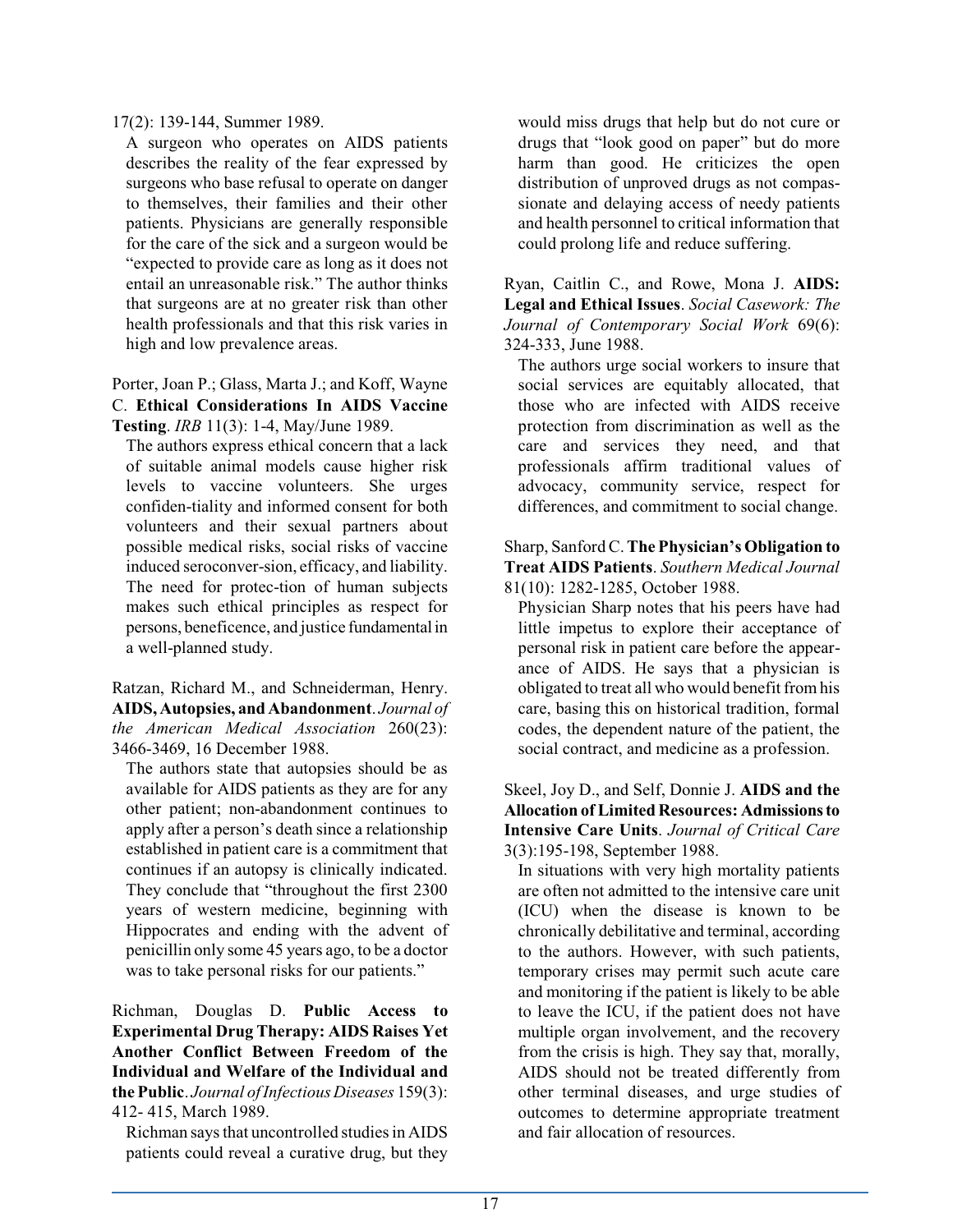Spong, Salwa G. **AIDS and the Health Care Provider: Burgeoning Legal Issues**. *Michigan Bar Journal* 67: 610-620, July 1988.

Employment discrimination, the duty to provide a safe working environment, informed consent for HIV testing, confidentiality and disclosure duties, and patient screening are treated in what Spong notes is a rapidly developing area of the law.

Street, John. **British Government Policy on AIDS: Learning Not to Die of Ignorance**. *Parliamentary Affairs* 41(4): 490-507, October 1988.

Saying that the substance of Britain's AIDS policy is largely money allocated for research, treatment, and education, Street also points out the role government can have in public understanding of the disease. The essay provides a detailed reporting of the UK's education program, research policy, clinical treatment, and prevention programs concerning AIDS. The author says that a national plan designed and driven by government on a 10- to 20-year time scale was recommended by a select committee set up to combat AIDS, but he thinks that such long range plans are unlikely to succeed. He says "learning not to die of ignorance may mean, therefore, more than issuing instructions and funding medical and sociological research; it may mean learning how political practice and private behaviour interact."

Sullivan, Kathleen M., and Field, Martha A. **AIDS and the Coercive Power of the State**. *Harvard Civil Rights-Civil Liberties Law Review* 23(1): 139-197, Winter 1988.

A legal review of quarantine and criminalization of behavior with respect the possible uses of such measures to combat AIDS is presented by two Harvard law professors. They indicate that both frank education and social services should not be underestimated as containment measures, and end by stating, "it would be a mistake to enact either criminal measures or quarantines to deal with the problem of transmission of AIDS."

Tauer, Carol A. **AIDS: Human Rights and Public Health**. *Medical Anthropology* 10(2-3): 177-192, March 1989.

Tauer offers international views on such human rights as confidentiality, informed consent, and the right to know. She goes onto include information about testing and screening in the United States, Britain, and France; government sponsored education programs; quarantine; protection for civil rights; and ethical principles on overriding basic rights.

Tegtmeier, June W. **Ethics and AIDS: A Summary of the Law and a Critical Analysis of the Individual Physician's Duty to Treat**. *American Journal of Law & Medicine* 16(1-2): 249-265, 1990.

The author states that theories which say that the physician has an ethical duty to treat are susceptible to criticism since state and local laws can be enacted to establish the legal duty to treat. It is only by "reasoned analysis that the medical and legal professions can reach correct ethical conclusions that will protect the tradition of freedom and the autonomy of the physician."

Thomasma, David C., and McElhinney, Thomas K. **Ethical Concerns About AIDS**. *Pharos* 53(2): 7-11, Spring 1990.

Describing AIDS as a modern form of leprosy, the authors review the medical ethical concerns created by the disease. They discuss the health professional's obligations, institutional concerns, screening, confidentiality, informed consent, and experimentation.

Volberding, Paul. **Supporting the Health Care Team In Caring for Patients with AIDS**. *Journal of the American Medical Association* 26(5): 747-748, 3 February 1989.

Because of its medical complexities and associated social and ethical problems, AIDS does not easily fit into the current medical care system, according to Volberding. He thinks that ethical issues include the limitation of care or withdrawal of support when the patient cannot express his desires and no one speaks on the patient's behalf. The author recommends multidisciplinaiy assistance among physicians as well as social, economic, and psychological support from health care personnel including medical ethicists.

Wachter, Robert M., et al. **Life-Sustaining Treatment for Patients with AIDS**. *Chest* 95(3):